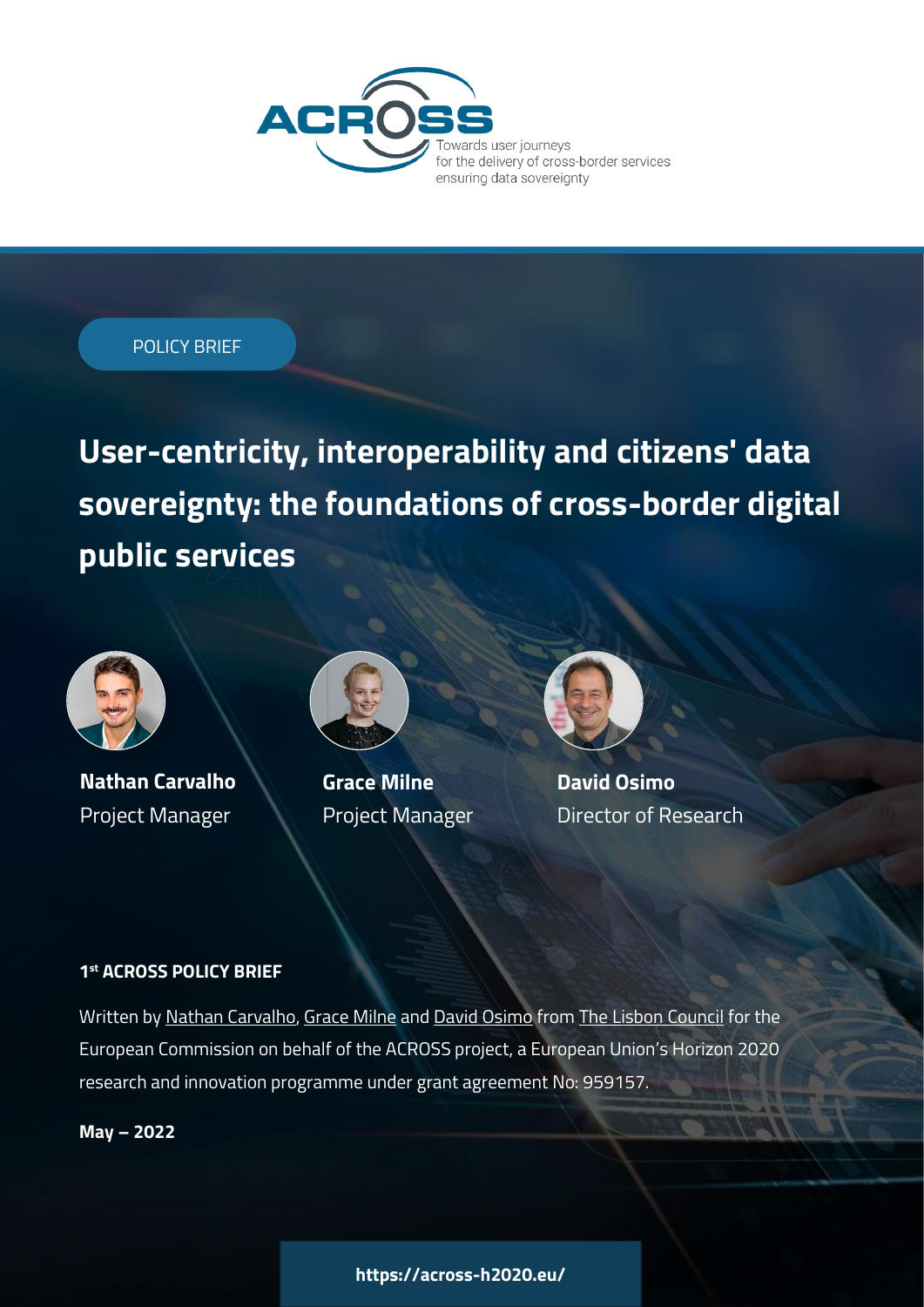# **Information about the project**

## **Follow ACROSS to receive updates**

- o Twitter: [@acrossH2020](https://twitter.com/AcrossH2020)
- o LinkedIn: [across-project-h2020](https://www.linkedin.com/company/across-project-h2020/)
- o Website:<https://across-h2020.eu/>
- o Newsletter: [newsletter](https://mailchi.mp/246c2ad812e9/across-newsletter) landing page

**Project consortium**



## **Disclaimer<sup>1</sup>**



The reuse policy of European Commission documents is implemented by Commission Decision 2011/833/EU of

12 December 2011 on the reuse of Commission documents (OJ L 330, 14.12.2011, p. 39). Unless otherwise noted, the reuse of this document is authorised under a Creative Commons Attribution 4.0 International (CC‐BY 4.0) licence (https://creativecommons.org/licenses/by/4.0/). This means that reuse is allowed provided appropriate credit is given and any changes are indicated. For any use or reproduction of elements that are not owned by the European Union, permission may need to be sought directly from the respective right holders.



This project has received funding from the European Union's Horizon 2020 research and innovation programme under grant agreement No: 959157.

<sup>1</sup>This policy brief builds on the early research co-created for the ACROSS project, a 11-partner consortium co-financed by the European Union.

The consortium includes the Athens Technology Center (ATC), Tecnalia, Dataport, Engineering, Grnet, The Lisbon Council, Timelex, WAAG, Fraunhofer, the Ministry of Environmental Protection and Regional Development of Latvia (VARAM), and GFOSS.

The three-year project will provide a novel framework aiming to substantially complement SDG and Your Europe portal by leveraging the advanced capabilities of cloud, privacy-preserving, semantic interoperability, and mobile technologies, to build the next generation public services ecosystem while maintaining the highest privacy level.

The authors would like to thank the team's contributions from: Anna Triantafillou, Marina Klitsi, Anestis Sidiropoulos, Enrique Areizaga, Valentin Sanchez, Timo Behrmann, Jefferson Kühl, Lufi Samo, Heinrich Hammerstein, Leonard Langschwager, David Britnell, Vincenzo Savarino, Roberto Di Bernardo, Isabel Matranga, Thilo Ernst, Nikos Vasilakis, Francesco Mureddu, Hans Graux, Matīss Veigurs, Sander van der Waal, Sophie Almanza, Max Kortlander, Marit Hoefsloot. Any errors of fact or judgment are the authors' sole responsibility.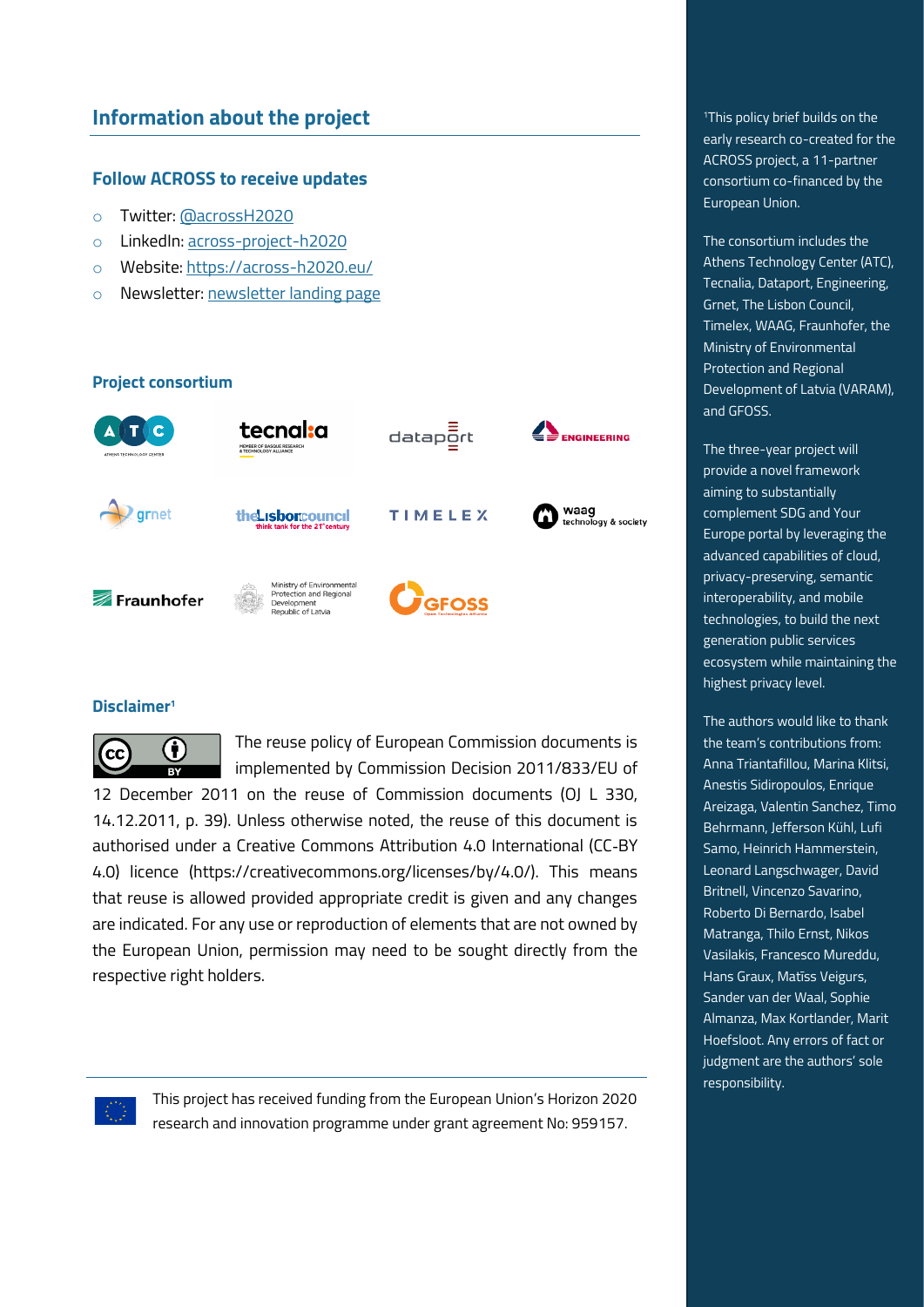# **Executive Summary**

Delivering seamless cross border digital public services to citizens regardless of where they live may well be a long-standing goal of European policy, but the daily experience of citizens is different. Only half of essential public services are available cross-border, and eIDAS compliant solutions are rarely available and even more seldom used. Effective cross-border public services in Europe require user-centricity, interoperability and privacy embedded in their design. Unfortunately, turning these goals into reality is easier said than done.

It requires a renewed commitment to delivery and standard enforcement, combined with the need for continuous experimentation, agility and trial and error. There are promising signs, such as the new proposal on the European identity wallet, but there are also unsolved trade-offs between privacy, interoperability and user-centricity.



To address this demonstrated need for a coordinated approach to cross-border public services, the ACROSS project, funded by the Horizon 2020 programme, investigates a new way to deliver cross border public services, with citizens' data sovereignty at its core. The central principle is that citizens should control their data and monitor how it is accessed and used. Over the following months, ACROSS will expand the platform and the Application Programming Interfaces (APIs) necessary to pilot this approach in three use cases. The solutions are based on a co-creation approach with key stakeholders.

This policy brief outlines the importance of privacy, interoperability and user-centricity in cross-border public services. The first chapter illustrates the significance of cross-border services and why such types of services are so crucial to the EU and the member states. The second chapter focuses on the most prominent barriers hindering the advancement of such services. The third chapter depicts how cross-border services should be designed. Chapter four presents the ACROSS solution, how it will help translate the appropriate perspectives into practice and conclude with the ACROSS project's next steps. These issues are what this policy paper is about – a new solution that is going to be translated into concrete services by the EU funded ACROSS project.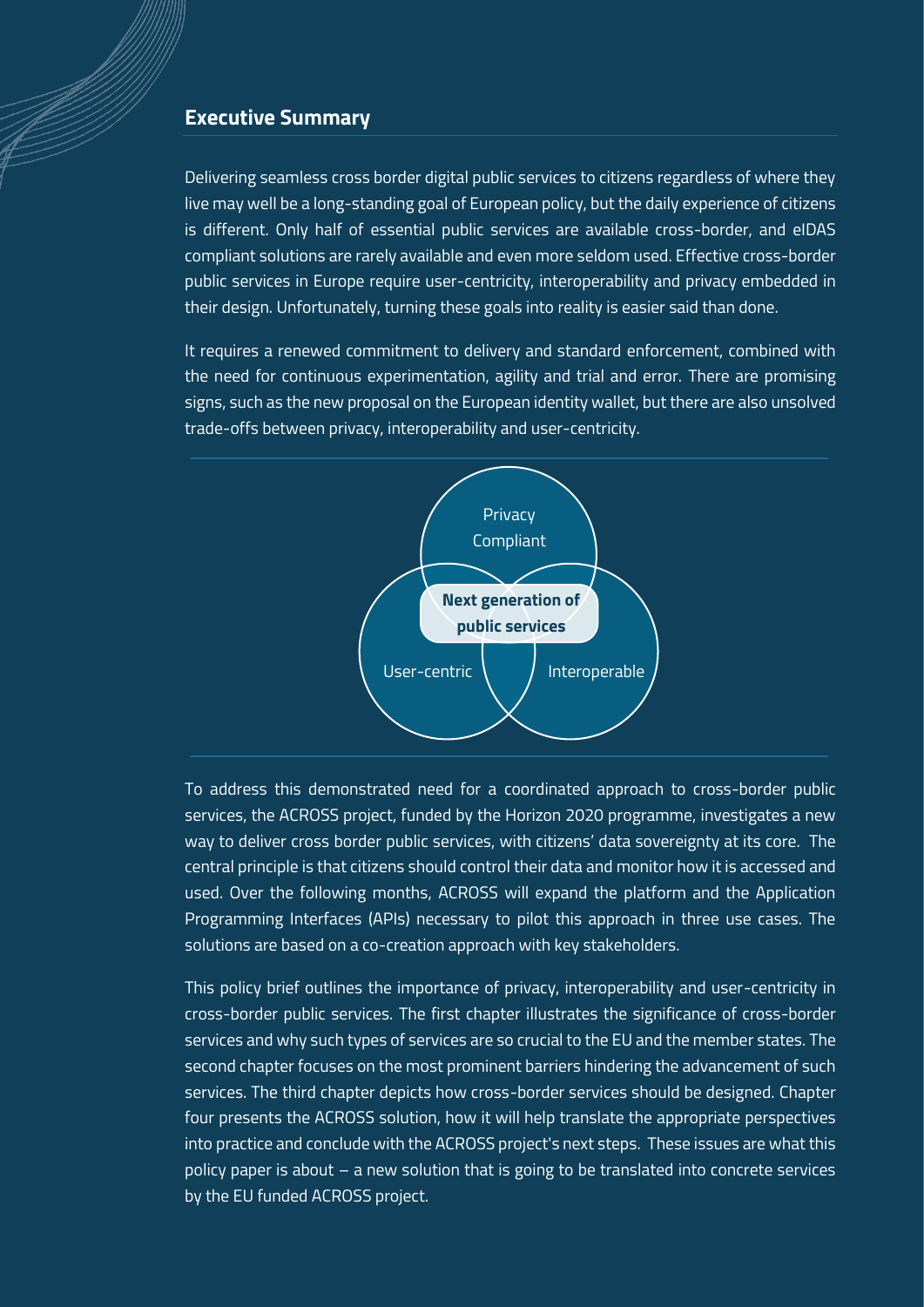

# **1 Why effective cross-border services matter**

Two years of the COVID-19 pandemic showed that many things European citizens took for granted can be disrupted: their freedom of movement throughout the European Union (EU) being one of them. Almost one-third of the EU population live in border regions or need to study or work in neighbouring countries.<sup>2</sup> However, in 2020, the COVID-19 pandemic abruptly made national borders visible again – even more so due to the coincidence with Brexit. Long-lasting border controls have a strong economic impact. These controls can generate a decline in trade of more than 10% between neighbour countries of the Schengen area, resulting in a 0.8% drop in the area's gross domestic product (GDP).<sup>3</sup> And a 1% decrease in the proportion of cross-border services would cost the EU economy roughly €8 billion.<sup>4</sup>

While these physical borders tangibly impact people's freedom of movement, the possibility of using public services seamlessly across borders remains to be an invisible barrier that complicates European citizens' efforts in conducting their lives abroad. Policymakers have long put interoperable public services at the

centre of European digital policy, more recently through the Single Digital Gateway regulation (SDGR)<sup>5</sup> and the Regulation on electronic identification and trust services (eIDAS Regulation). Despite this, the once-only principle (OOP) across Europe is yet to be attained. The slow and challenging uptake of eIDAS solutions has shown that it remains cumbersome to access digital services from different countries throughout the EU. According to a recent evaluation study of the eIDAS Regulation<sup>6</sup>, only 14 member states have notified an eletronic Identification (eID) to the European Commission or ensured that their eIDAS nodes are up and running. To some extent, cross-border interoperability is ensured, but there are significant challenges, particularly regarding organisational interoperability, which defeats the goals of decreased administrative load and improved service quality.

There are well-known barriers to achieving seamless cross-border services, such as legal constraints between member states, a lack of interoperability, absence of political priority and technical and legal difficulties in ensuring data

<sup>&</sup>lt;sup>2</sup> European Commission, "EU Cross-Border Cooperation Survey (2020)," accessed February 15, 2022, https://ec.europa.eu/regional\_policy/en/policy/cooperation/euro pean-territorial/survey-2020/.

<sup>&</sup>lt;sup>3</sup> Vincent Aussilloux and Boris Le Hir, "The Economic Cost of Rolling Back Schengen." 2016, https://www.strategie.gouv.fr/sites/strategie.gouv.fr/files/atoms /files/the\_economic\_cost\_of\_rolling\_back\_schengen\_0.pdf. The Schengen area is a zone in which 26 European countries have abolished their internal borders to allow for free and unrestricted movement of people, while also adhering to common rules for controlling external borders and combating criminality by bolstering the common judicial system and police cooperation.

<sup>4</sup> Manuel Fritsch and Roman Bertenrath, "Cross Border Services in the Internal Market: An Important Contribution to Economic and Social Cohesion." (Luxembourg: Publications Office, 2019), https://data.europa.eu/doi/10.2864/06095.

<sup>&</sup>lt;sup>5</sup> European Commission, "Single Digital Gateway," accessed February 17, 2022, https://ec.europa.eu/growth/singlemarket/single-digital-gateway\_en.

<sup>6</sup> Davide Ceccanti et al., "Evaluation Study of the Regulation No.910/2014 (EIDAS Regulation): Final Report" (Luxembourg: Publications **Office**, 2021), https://data.europa.eu/doi/10.2759/850876.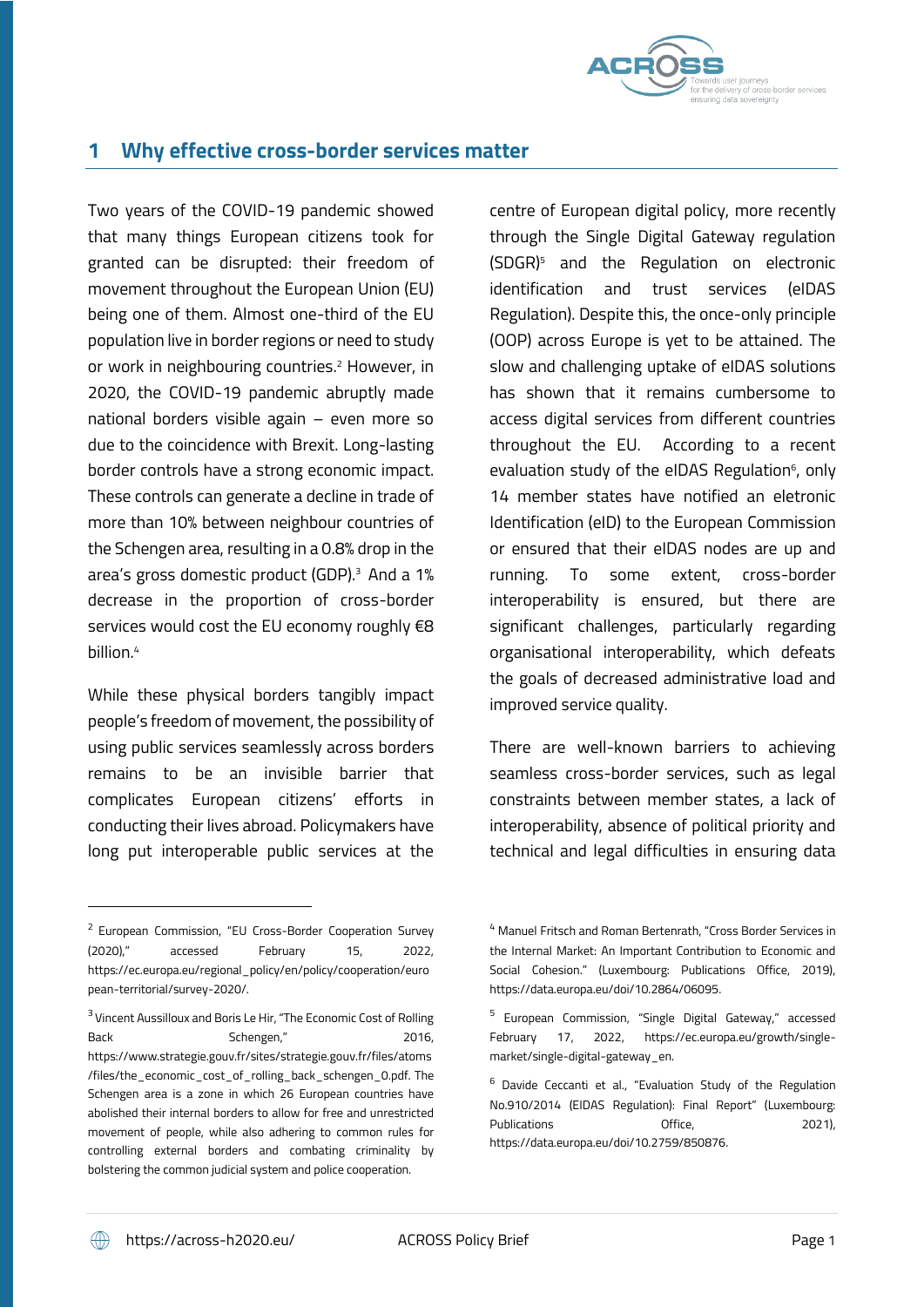

privacy for all citizens.<sup>7</sup> Also, the tension between striving for greater data sharing that enables the OOP to become a reality across borders and the growing concerns over personal data use and misuse has become ever more critical. To ensure effective cross-border services in Europe, it is necessary to develop a new approach that aligns user experience, interoperability, and data sovereignty as coexisting objectives rather than mutually exclusive concepts.

## **2 The barriers to seamless cross-border services**

The goals of delivering the once-only principle by putting citizens at the centre of government decisions are endorsed in several political declarations on digital policy – from Tallinn, to Berlin, to Lisbon, to the most recent EU declaration. Nevertheless, frequent barriers impair the uptake of cross-border services across the EU.

# **2.1 Digital public services are not yet usercentric enough**

The current scenario paints a vicious cycle for digital public services: a) there is a limited supply of cross-border digital public services in the  $EU^s$ ; b) there is relatively low citizen demand for and acceptance of these services<sup>9</sup> and c) the reason for this low demand is that public services are insufficiently focused on the user $^{10}$ .

# 2.1.1 There are few cross-border digital public services in the EU

In addition to services for their own citizens, European governments provide services to cross-border citizens. When living, studying or working in a cross-border setting, these citizens may prefer to access foreign government systems with their own eID. According to the European eGovernment Benchmark, less than half of these national services are designed for international users (EU citizens from other countries), and business services have greater availability than services to citizens. The benchmark<sup>11</sup> identifies key limitations in European cross-border services (see Figure 1):

<sup>&</sup>lt;sup>7</sup> Tarmo Kalvet et al., "Cross-Border e-Government Services in Europe: Expected Benefits, Barriers and Drivers of the Once-Only Principle," in *Proceedings of the 11th International Conference on Theory and Practice of Electronic Governance* (ICEGOV '18: 11th International Conference on Theory and Practice of Electronic Governance, Galway Ireland: ACM, 2018), 69–72, https://doi.org/10.1145/3209415.3209458.

<sup>8</sup> Niels van der Linden et al., "EGovernment Benchmark 2021: Entering a New Digital Government Era: Insight Report" (Luxembourg: Publications Office, 2021), https://data.europa.eu/doi/10.2759/55088.

<sup>&</sup>lt;sup>9</sup> Eurostat, "Individuals Using the Internet for Interaction with Public Authorities, by Type of Interaction - Products Datasets -

Eurostat," accessed February 14, 2022, https://appsso.eurostat.ec.europa.eu/nui/show.do?dataset=isoc\_ bde15ei&lang=en.

<sup>10</sup> Hendrik Scholta et al., "Walking a Mile in Their Shoes—A Citizen Journey to Explore Public Service Delivery from the Citizen Perspective," in *Electronic Government*, ed. Gabriela Viale Pereira et al., vol. 12219, Lecture Notes in Computer Science (Cham: Springer International Publishing, 2020), 164–78, https://doi.org/10.1007/978-3-030-57599-1\_13.

<sup>11</sup> Niels van der Linden et al., "EGovernment Benchmark 2021: Entering a New Digital Government Era: Insight Report" (Luxembourg: Publications Office, 2021), https://data.europa.eu/doi/10.2759/55088.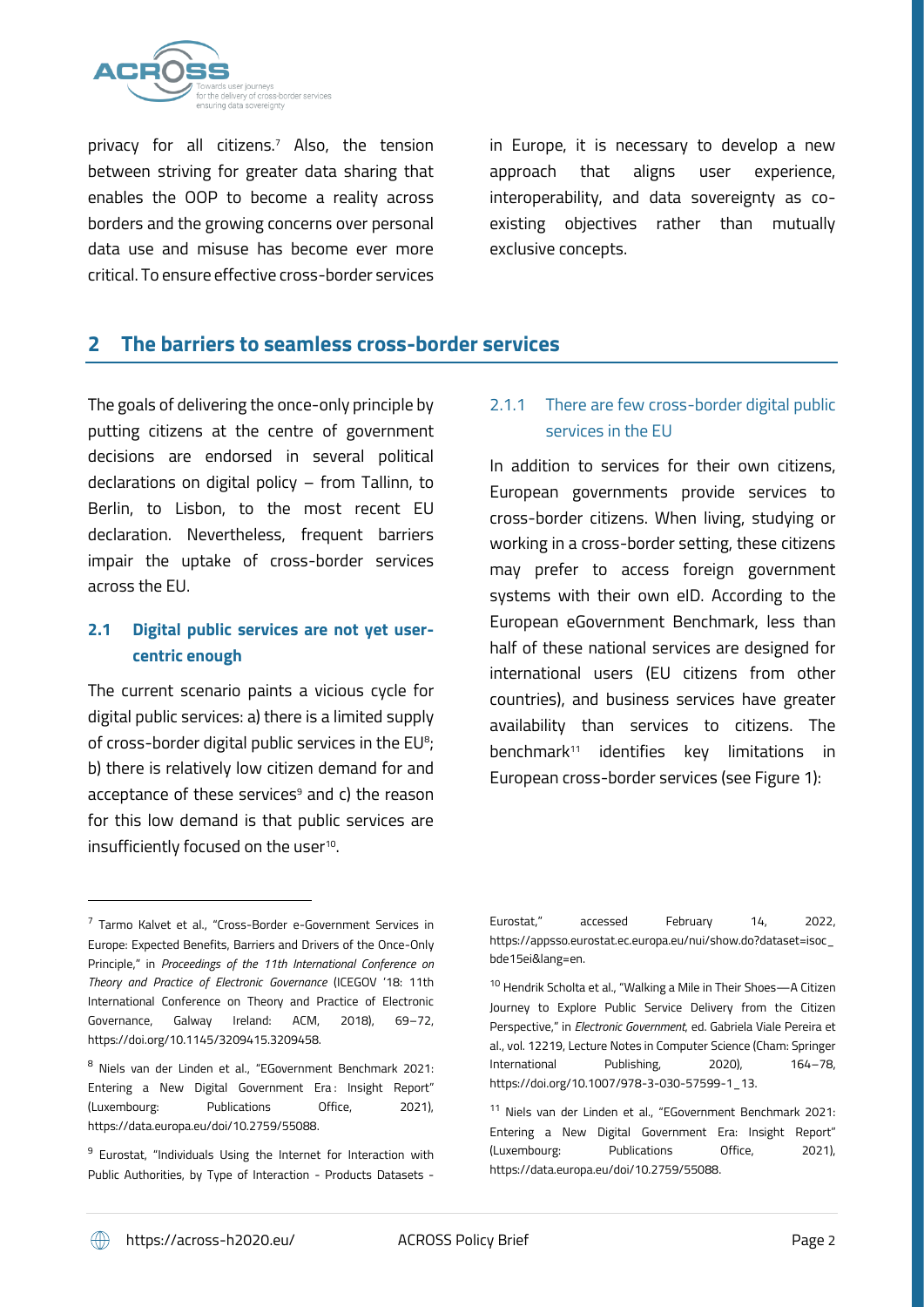

## **8 OUT OF 10**

public services are available for national users online (81%).

#### **4 OUT OF 10**

public services (43%) are available **thugh in the service of the set of the set of the set of the set of the set of the set of the set of the set of the set of the set of the set of the set of the set of the set of the set** for cross-border users.

#### **2 OUT OF 10**

of publics services (24%) enable access with eIDs from other European countries.



*MAAAAAAAA* 

## **Figure 1:** Cross-border services availability<sup>12</sup>

Amongst the four main dimensions of the latest eGovernment benchmark (user-centricity, transparency, key enablers, and cross-border services), cross-border services are the leastdeveloped dimension. Successful examples include Luxembourg, which allows people from other EU countries to register their business online13, or Sweden, which enables international students to digitally enrol in a new programme. 14

Unfortunately, most public cross-border services still only accept eIDs from their respective countries. Only a quarter of government services (24%) from public sector providers enable access with eIDs from other countries. 15

## 2.1.2 Low demand for digital public services

Although online availability of public services still requires much work across the EU, governments continue to focus on making public services available online rather than redesigning the fullservice delivery value chain around citizens' current needs and expectations.<sup>16</sup> If governments wish to raise adoption rates in cross-border services, then it is necessary to design these services with the final user in mind.

# 2.1.3 Citizens' digital skills are an essential variable in adopting digital public services.

The European Commission's 2021 Digital Economy and Society Index (DESI) report shows that 44% of the EU population is unable to perform essential tasks such as connecting to wi-fi or using websites.<sup>17</sup> Additionally, citizens seem to be much keener to use eCommerce than eGovernment, as It can be seen i[n Figure](#page-6-0) 2.

<sup>15</sup> Linden et al., "EGovernment Benchmark 2021."

<sup>&</sup>lt;sup>16</sup> Frank Bannister, "The Curse of the Benchmark: An Assessment of the Validity and Value of e-Government Comparisons," *International Review of Administrative Sciences* 73, no. 2 (June 2007): 171–88, https://doi.org/10.1177/0020852307077959.

<sup>&</sup>lt;sup>17</sup> European Commission, "The Digital Economy and Society Index (DESI) 2021," 2021, https://ec.europa.eu/newsroom/dae/redirection/document/8056 3.

<sup>12</sup> Niels van der Linden et al., "EGovernment Benchmark 2021: Entering a New Digital Government Era: Insight Report" (Luxembourg: Publications Office, 2021), https://data.europa.eu/doi/10.2759/55088.

<sup>&</sup>lt;sup>13</sup> The Government of the Grand Duchy of Luxembourg, "Applying for a Business Permit," accessed February 11, 2022, http://guichet.public.lu/en/entreprises/creation-

developpement/autorisation-etablissement/autorisationhonorabilite/autorisation-etablissement.html.

<sup>&</sup>lt;sup>14</sup> University Admissions, "Apply to Courses and Programmes in All of Sweden," accessed February 11, 2022, https://www.universityadmissions.se/en/about-this-website/.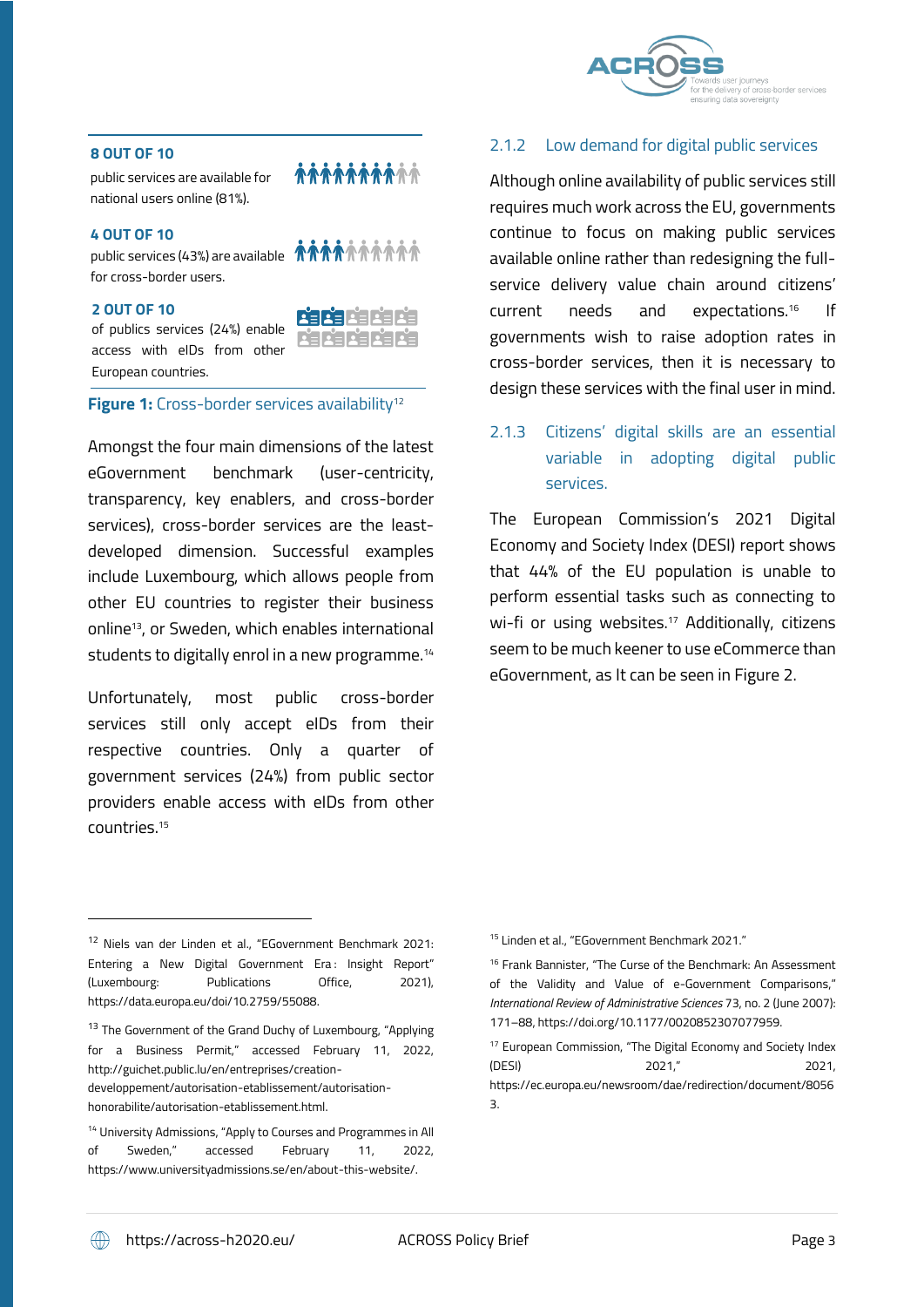



### <span id="page-6-0"></span>**Figure 2:** Growth in usage of eServices

For eGovernment, the data refers to the percentage of adults using transactional public services, i.e., submitting forms online.<sup>18</sup> For eCommerce, the data refers to the average percentage of adults who bought goods or services online for private use.<sup>19</sup>

The low citizen adoption rates of digital public services are partially attributed to the services' poor user-centricity. According to Eurobarometer, only 46% of Europeans consider the public services in their country to be "good", while 51% consider them "bad". The other 3% have stated that they "don't know" how to feel about their public services.<sup>20</sup>

The absence of user involvement in the design and development of eGovernment services is often cited<sup>21</sup> as a reason for the lag in digital public services uptake. Citizens will only accept and adopt digital public services of organisations they feel they can trust, so the design should represent the administration's trustworthiness and create a sense of confidence and control in the citizen. When technology-mediated service encounters lack those qualities, they are not perceived as suitable alternatives to other modes such as face-to-face interactions between government officials and citizens. As a result, this gap in trust is potentially diminishing the acceptance of digital government services. 22

User-centricity is about the end-to-end satisfaction of citizens' needs.<sup>23</sup> If citizens' needs are not holistically embedded in an eGovernment service, it is unlikely to be valuable to or used by citizens. Such types of poorly designed eGovernment services reinforce the gap between citizens and governments and erode trust in public institutions. And having usercentric public services goes beyond having an attractive, well-designed website. 24

<sup>&</sup>lt;sup>18</sup> Eurostat, "Individuals Using the Internet for Interaction with Public Authorities, by Type of Interaction - Products Datasets - Eurostat."

<sup>19</sup> Eurostat, "E-Commerce Statistics for Individuals," accessed February 9, 2022, https://ec.europa.eu/eurostat/statisticsexplained/index.php?title=E-

commerce\_statistics\_for\_individuals.

<sup>&</sup>lt;sup>20</sup> European Commission, "Public Opinion in the European Union: Standard Eurobarometer 94 - Winter 2020-2021" (Luxembourg: Publications **Contract Office,** 2021). https://data.europa.eu/doi/10.2775/841401.

<sup>21</sup> Scholta et al., "Walking a Mile in Their Shoes—A Citizen Journey to Explore Public Service Delivery from the Citizen Perspective."

<sup>22</sup> Nalini Kotamraju and Thea van der Geest, "The Tension between User-Centred Design and e-Government Services," *Behaviour &* 

*Information Technology* 31, no. 3 (March 2012): 261–73, https://doi.org/10.1080/0144929X.2011.563797.

<sup>&</sup>lt;sup>23</sup> Saqib Saeed, Thurasamy Ramayah, and Zaigham Mahmood, eds., *User Centric E-Government: Challenges and Opportunities*, Integrated Series in Information Systems (Cham: Springer International Publishing, 2018), https://doi.org/10.1007/978-3- 319-59442-2.

<sup>&</sup>lt;sup>24</sup> Chrysoula Mitta, Charlotte van Ooijen, and David Osimo, "User-Centricity: What It Means, How It Works, Why It's Needed. How Relentless Focus on End-Users Raises Adoption and Delivers Better Services to Citizens," 2021, 13, https://lisboncouncil.net/wp-

content/uploads/2021/11/lisbon\_council\_user-centricity\_whatit-means\_how-it-works\_why-its-needed.pdf.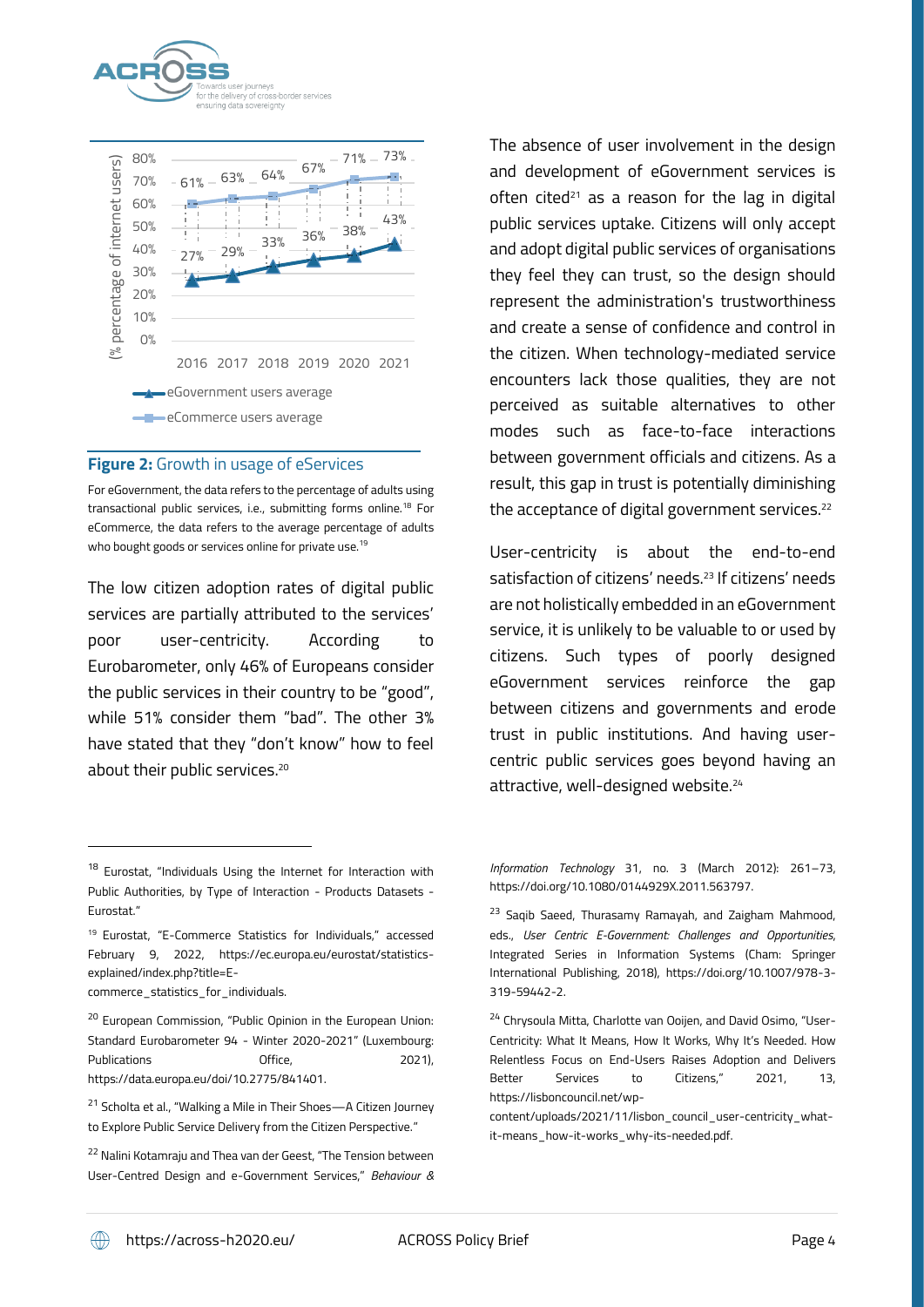

## **2.2 Insufficient progress on interoperability**

Alongside user-centricity in public services, interoperability must also be improved to foster effective cross-border services. ISA² (Interoperability Solution for Public Administrations, Businesses, and Citizens) is an EU-funded programme that supports the development of digital solutions that allow public administrations, businesses and citizens in Europe to benefit from interoperable crossborder public services. The programme was created in order to solve interoperability issues that public authorities face when delivering cross-border services to EU citizens.

The latest ISA² assessment report <sup>25</sup> finds that the programme has been less successful in "developing more effective, simplified and userfriendly public e-administration at the national, regional and local levels" with an average score of 3.20 out of 5. The review showed that regionally and locally, there is still a lack of awareness and adoption of solutions. In addition, there is a lack of a calculated and comprehensive strategy. In this sense, governments must address interoperability issues, which can be divided into three primary levels: technical, organisational, and semantic.

Technological factors are a prominent barrier to achieving interoperability between member states and delivering data sovereignty for citizens.<sup>26</sup> For example, database conflicts occur when distinct member states adopt different units of measure for the same type of data or use incompatible systems.<sup>27</sup> These differences complicate data processing when executing cross-border services.

Aside from technical differences, member states also vary greatly concerning administrative procedures and organisational culture. The absence of organisational rules such as standard forms, processes and contact information increases the administrative costs of crossborder exchanges and the mental effort of understanding procedures for public servants, businesses and affected citizens alike. <sup>28</sup> As each member state has its own systems, people must consider different processes when engaging with cross-border services, which often run between different administrations in a single workflow. Unfortunately, in most cases, the user does not have an option and must use whichever system the public administration makes available.

Centralisation versus decentralisation is also an important point, where certain member states may appoint a single public organisation to oversee the workflow, in others, it may be decentralised to some extent and thus

<sup>&</sup>lt;sup>25</sup> European Commission, "Report From the Commission To The European Parliament And The Council Results of the Final Evaluation of the ISA<sup>2</sup> Programme," 2021, https://eurlex.europa.eu/legal-content/EN/TXT/?uri=COM:2021:965:FIN.

<sup>&</sup>lt;sup>26</sup> Adrian Mocan et al., "Solving Semantic Interoperability Conflicts in Cross-Border E-Government Services:," *International Journal on Semantic Web and Information Systems* 5, no. 1 (January 2009): 1– 47, https://doi.org/10.4018/jswis.2009010101.

<sup>27</sup> Carmen-Elena Cîrnu and Carmen-Ionela Rotună, "Cross-Border EServices for Public Administration Driven by Once-Only Principle,"

*Revista Română de Informatică Și Automatică* 30, no. 4 (December 18, 2020): 99–110, https://doi.org/10.33436/v30i4y202008.

<sup>28</sup> Nikolaos Loutas et al., "Building Cross-Border Public Services in Europe Through Sharing and Reuse of Interoperability Solutions," *Proceedings of the 14th European Conference on EGovernment (ECEG 2014)*, 2014, 170–79, https://www.proquest.com/openview/6964291f2da5da625059b 06e1ca75da6/1?pq-origsite=gscholar&cbl=1796415.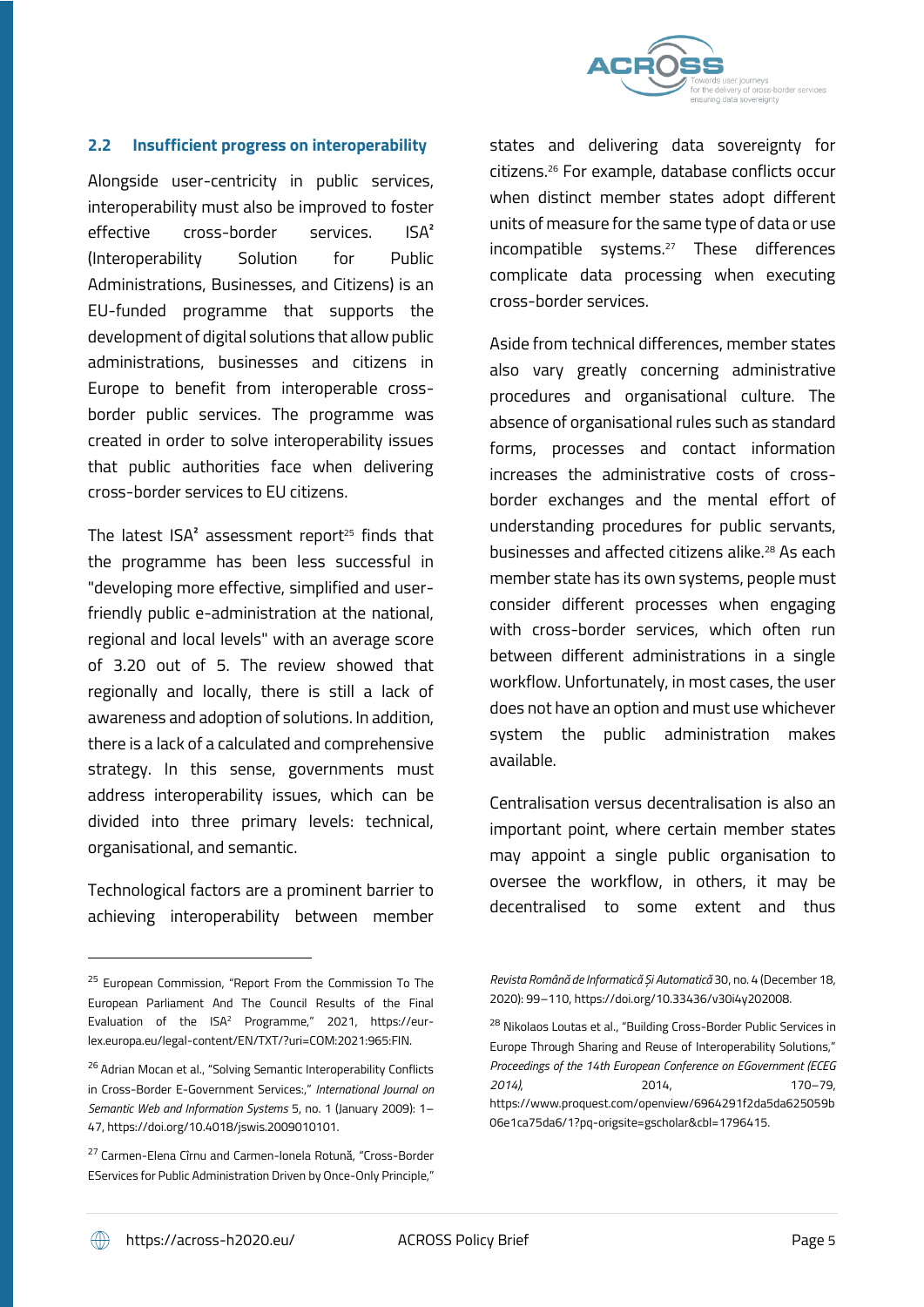

complicate when identifying the competent public organisation.

Semantic interoperability is hampered by a lack of agreed-upon data models and reference data, such as code lists, identifiers and taxonomies. For one, there are no widely accepted data models or reference data that member states can use to interconnect their services. Secondly, various governmental administrations utilise a variety of overlapping and unaligned standards in the same context (for example, distinct public sector organisations using vocabularies to indicate different styles of commercial activity). 29

# **2.3 Citizens' concerns about data and online services**

In addition to user-centricity and interoperability, another barrier to seamless cross-border services is the lack of trustin how digital services treat data. The digital world revolves around data, and this relationship is highly trust dependent. Only if citizens can 'trust' that their data is secure will they continue to share it with corporations and governments, shop online and adopt innovative services. <sup>30</sup>

However, as Figure 3 shows, citizens' trust in the way their data is used is poor and economic progress is hampered by this lack of confidence. Most Europeans do not trust governments to keep their data secure, and for half of them, this is a reason not to use eGovernment services.

#### **9 OUT OF 10 Europeans**

are concerned about mobile apps collecting data without their consent (92%).



#### **6 OUT OF 10 Europeans**

are concerned about their online personal information  $\hat{\pi} \hat{\pi} \hat{\pi} \hat{\pi} \hat{\pi} \hat{\pi} \hat{\pi} \hat{\pi}$ not being kept secure by public authorities (61%).

#### **ALMOST HALF of Europeans**

do not utilise eGovernment services because of data privacy concerns.



**Figure 3:** Citizens' concerns about data safety<sup>31</sup>

This is obviously part of a wider societal concern over how data are used. In a recent study conducted, by the European Union Agency for Fundamental Rights (FRA), an average of 55% of respondents (from a total of 35,000 people) expressed concern that the information that they disclose online and on social media could be accessed maliciously.

One-third of citizens (31%) are concerned about their data being accessed without their consent by corporations, followed by foreign governments (30%).<sup>32</sup> Yet it is clear that such concerns do not hamper the adoption of social media as much as they hamper eGovernment. Winning the trust of citizens remains a challenge.

<sup>29</sup> Loutas et al.

<sup>&</sup>lt;sup>30</sup> Viviane Reding, "Digital Sovereignty: Europe at a Crossroads," 2016, https://institute.eib.org/wpcontent/uploads/2016/01/Digital-Sovereignty-Europe-at-a-Crossroads.pdf.

<sup>&</sup>lt;sup>31</sup> European Commission, "Europeans' Attitudes towards Cyber Security" (Luxembourg: Publications Office, 2017), https://data.europa.eu/doi/10.2837/82418.

<sup>&</sup>lt;sup>32</sup> European Union Agency for Fundamental Rights., "Your Rights Matter: Security Concerns and Experiences: Fundamental Rights Survey" (Luxembourg: Publications Office, 2020), https://data.europa.eu/doi/10.2811/549982.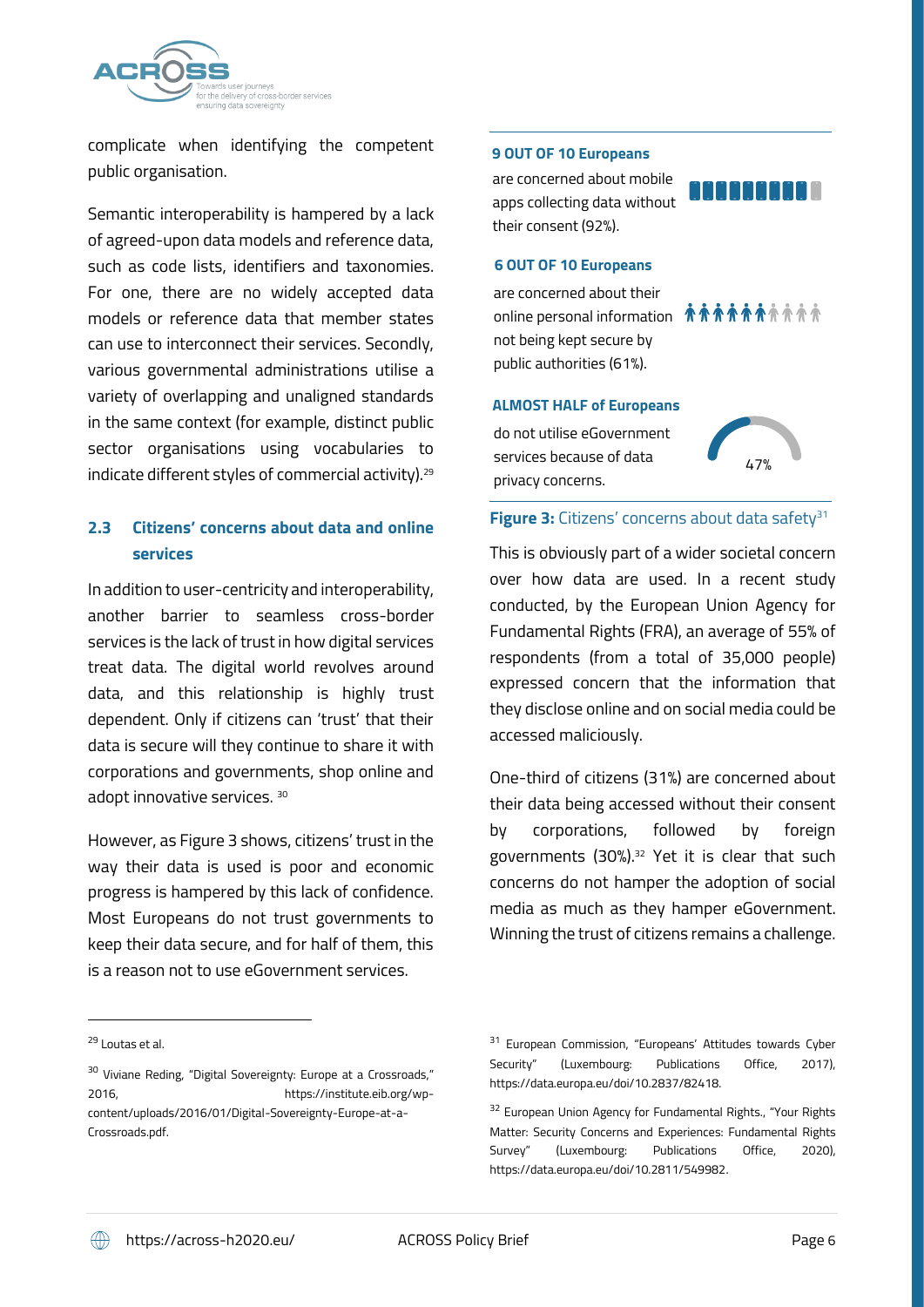

# **3 The next generation of public services**

The next generation of public services must be a) user-centric, b) interoperable by default, and c) privacy compliant by default. These principles are necessary to increase citizen trust in digital public services, improve people's experience while using these services and enhance the efficiency of local, national and EU institutions.



**Figure 4:** Next generation of public services

This is a long-term vision, but many examples of such services are already available. To propagate seamless cross-border services in the EU, these three principles must be consolidated at scale. For example, **the citizen data dashboard in Estonia**<sup>33</sup> allows people to select how to share information with government agencies and see precisely which public employees are utilising their data and for what purpose: All done in a

<sup>33</sup> Republic of Estonia Information System Authority, "Usage of Personal Data," accessed February 12, 2022, https://www.eesti.ee/en/security-and-defense/safety-andsecurity/usage-of-personal-data.

 $34$  Niels van der Linden et al., "EGovernment Benchmark 2021: Entering a New Digital Government Era: Insight Report"

user-friendly format. This process safeguards citizen data and boosts institutional trust while raising adoption rates. It should be no surprise that the adoption rate of digital public services in Estonia is very high. 34

Another use case is the **Italian Public Digital Identity System** (SPID), enabling people and businesses to access eGovernment services. Italy has long struggled with defining a stable, standard eID solution that citizens adopt widely. Through SPID, residents can access an eIDAScompliant, 3-level security authentication system and online services associated with over 5,000 local and central administrations, public bodies, agencies and private individuals, all using the same ID and password. The adoption of SPID has skyrocketed during the COVID-19 pandemic, as it has been integrated into the processes to access financial emergency support.<sup>35</sup>

While these cases are strong examples of services meeting the three goals of usercentricity, interoperability and privacy being mutually reinforcing, there are also trade-offs. For example, privacy requirements can stand in the way of user-centricity, such as when users must click through many consent forms. Interoperability can stand in the way of privacy by allowing the aggregation of citizen data by

(Luxembourg: Publications Office, 2021), https://data.europa.eu/doi/10.2759/55088.

<sup>35</sup> Agenzia per l'Italia Digitale, "Public Digital Identity System," Spid, accessed February 12, 2022, https://www.spid.gov.it/en/. The initiative became so successful that it disrupted the process for requesting a referendum, made much easier by the electronic collection of signatures, and led to the creation of the new term "SPID democracy."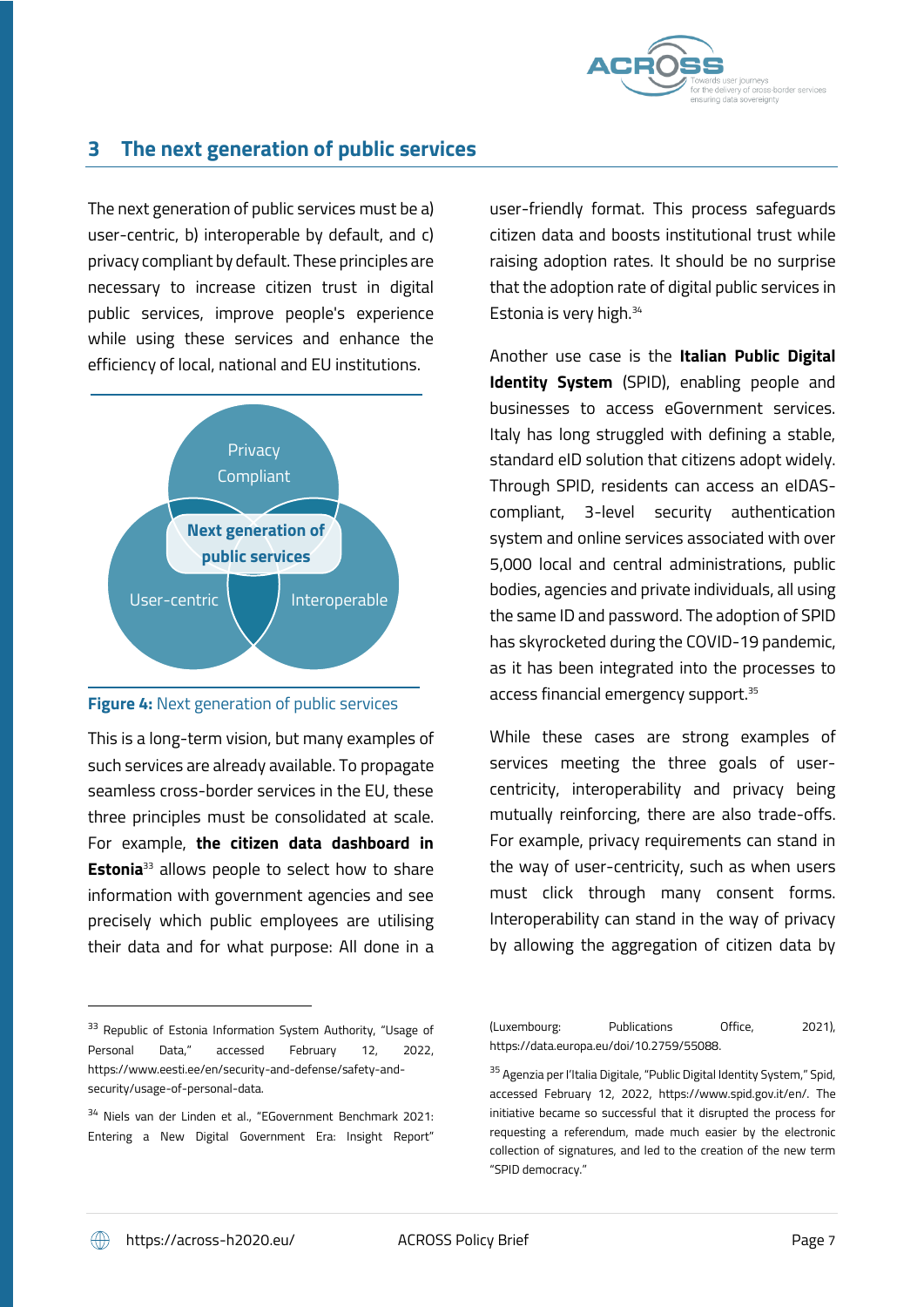

potentially harmful third parties through unique persistent identifiers. And user-centricity can be at odds with interoperability, requiring the adoption of more universal data standards that can be less fit for specific user or service types.

The importance of these three objectives and trade-offs are exemplified in one of the European Commission's flagship initiatives, the new European digital identity wallet. The new identity will allow citizens to easily authenticate themselves when utilising digital public services across national borders while providing a secure, user-centric environment (see [Box 1\)](#page-10-0).

However, as seen with the debate on revising the eIDAS Regulation, the wallet's implementation requires an intelligent conciliation of trade-offs and continuous experimentation. This resolution is precisely the challenge addressed by the ACROSS project (Towards User Journeys for the Delivery of Cross-Border Services Ensuring Data Sovereignty). Before explaining the project's contributions to this debate, it is necessary to understand more about the new European digital identity:

On 03 June 2021, the European Commission unveiled a new framework<sup>36</sup> for the European digital identity in the form of a bloc-wide digital ID.

If approved, it will allow European citizens to prove their identity online for online and offline public and private services across the EU.

While 85% of EU citizens want a secure and trustworthy single digital ID for a wide arrange of public and private digital services, <sup>37</sup> only 14% of public service providers in all member states use an eID system to support cross-border authentication, such as proving a person's identity online without the need for a password.<sup>38</sup>

User-centricity is a longstanding challenge of electronic identification, and few countries have managed to provide an eID that has become mainstream and regularly used.<sup>39</sup> Therefore, one of the proposal's innovations is the possibility of carrying an accepted form of identification in a mobile app recognised in all 27 member states.

This form of identification is also interoperable by default as the wallet goes one step further than eIDAS by defining a single, EU-wide approach to digital identity. The wallet will also provide privacy by design by allowing people to control and track what information they share with third parties.

As of May 2022, the next step in the legislative process for the European digital identity wallet is a committee vote on 28 June 2022 on the draft report in the European Parliament.<sup>40</sup>

### <span id="page-10-0"></span>**Box 1:** The new European Digital Identity Wallet

<sup>&</sup>lt;sup>36</sup> European Commission, "Proposal for a Regulation of the European Parliament and of the Council Amending Regulation (EU) No 910/2014 as Regards Establishing a Framework For a European Digital Identity" (2021), https://eur-lex.europa.eu/legalcontent/EN/TXT/?uri=CELEX%3A52021PC0281.

<sup>37</sup> Eurobarometer, *Digital Rights and Principles: Report.* (Luxembourg: Publications Office, 2021), https://data.europa.eu/doi/10.2759/30275.

<sup>&</sup>lt;sup>38</sup> European Commission, "Commission Proposes a Trusted and Secure Digital Identity," accessed January 31, 2022, https://ec.europa.eu/commission/presscorner/detail/en/IP\_21\_ 2663.

<sup>&</sup>lt;sup>39</sup> Charlotte van Ooijen and David Osimo, "Unlocking the Hidden Data Pearls in Digital Government Monitoring: Measuring Uptake at the Source," Co-VAL blog, 07 May 2021. https://www.coval.eu/blog/2021/05/07/unlocking-the-hidden-data-pearls-indigital-government-monitoring-measuring-uptake-at-thesource/

<sup>40</sup> European Parliament, "Work in Progress - Referred Dossiers - Committee (ITRE)", accessed 05 May 2022, https://www.europarl.europa.eu/cmsdata/246834/20220405 iter-reporting.pdf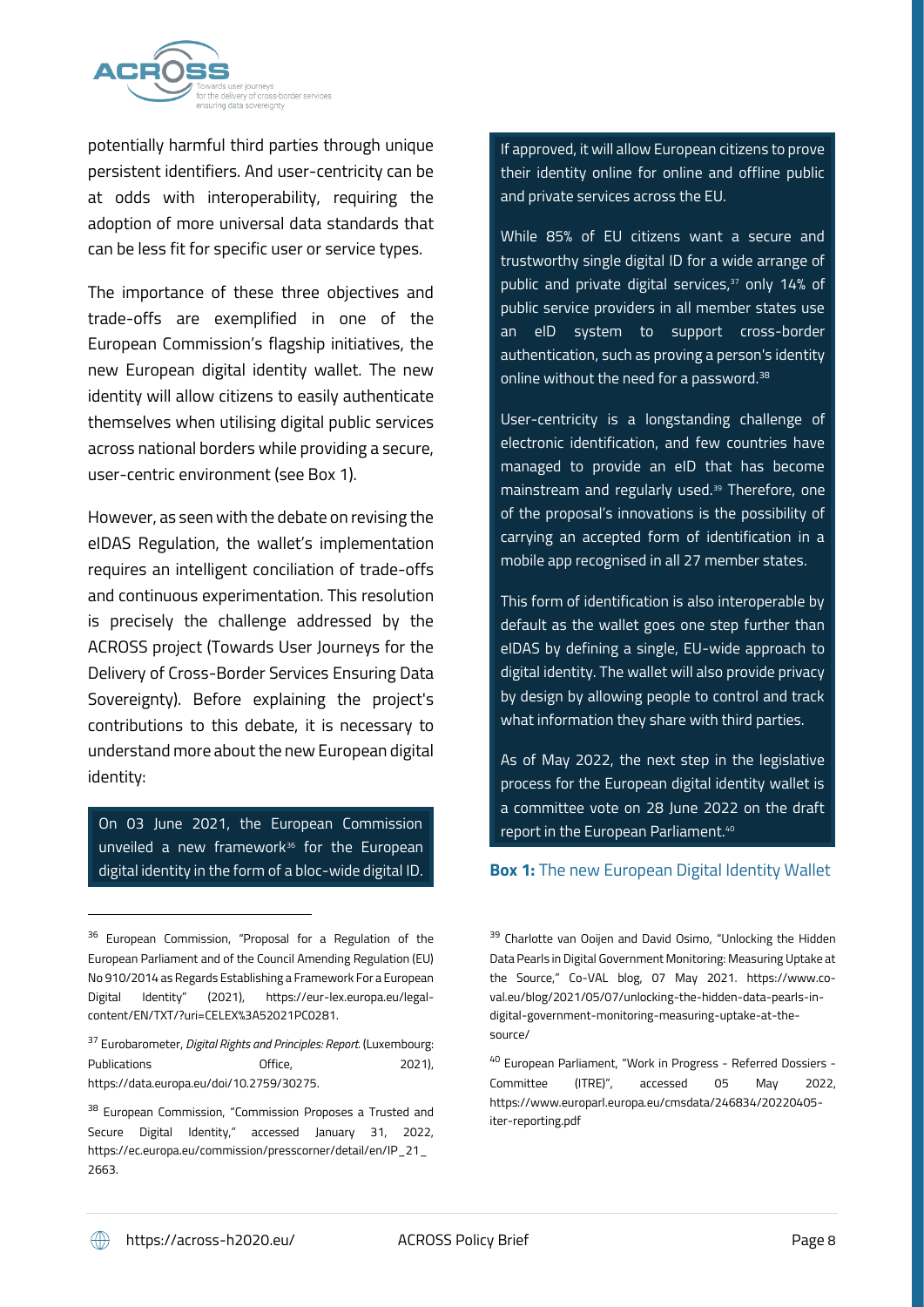

# **4 From vision to implementation: the ACROSS project**

Currently, when a European citizen wants to work or study abroad, he or she must share a great deal of information with governments, go to their offices in person and patiently await the many bureaucratic processes. While it currently only takes two hours to fly from Germany to Greece, opening a bank account in these countries can take more than two months for a foreigner. It is easy to imagine a better way. People should be able to secure their information in one place, ready to be used when they move, easily share what they want to share and manage how long their data can be accessed. ACROSS functions as a service broker that people can access through a wallet to exchange the data needed to move abroad. It is a one-stop migration portal that offers a full-package experience. ACROSS creates the opportunity to use wallets that EU member states can quickly implement through an open Application Programming Interface (API).

ACROSS focus is to create a simple informationexchange platform that the users can manage. The information is decentralised and there is no need to log in. A mobile application is one of the ways to get access to exchanged data, but an app is not at the core of the platform. Other essential aspects of the platform are a straightforward interface for service providers and users and a well-documented methodology and governance framework. Most importantly, ACROSS is here to create a bridge between local EU governments, facilitate communication and data exchange, and

reduce the stress of moving across EU borders. In short, it is a user-centred approach that respects and safeguards citizens' data while creating interoperable services. ACROSS has two deliverables to achieve this goal.

The first deliverable is the **data governance framework.** The data governance framework will allow citizens to control the use of their personal data. The aim is to give the citizen the chance to govern the access to their data, benefiting from a set of usage policies that implement levels of access, and they can be the sovereign owner of such data. The second deliverable is the **ACROSS platform,** integrating information and communications technology (ICT) components into an innovative platform for seamless cross-border service delivery. This platform is built based upon co-creation sessions to build user journeys.

These key results will be tested in three piloted countries: Germany, Greece and Latvia. These solutions are incorporated into the cross-border scenarios of working and studying abroad. The deliverables will help the EU achieve crossborder services that are interoperable, private and user-centred. These two everyday life events will be tested and integrated between these countries. And how the project will accomplish these feats is explained in the following paragraphs and depicted in [Figure 5.](#page-12-0)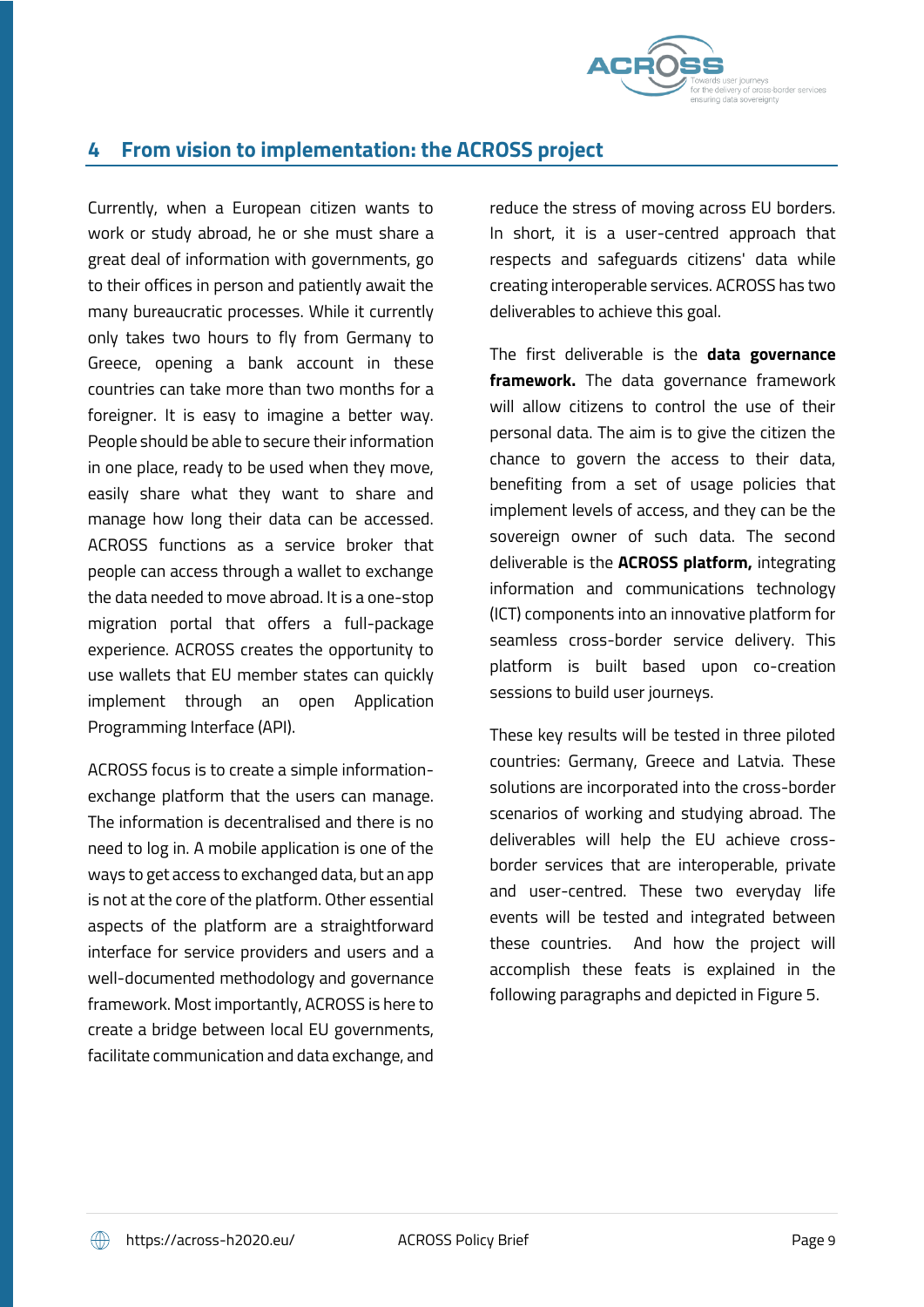

### THE BARRIERS

### ACROSS SOLUTIONS

DESIRED OUTCOME

Limited supply of cross-border services Low trust in digital public services Lack of user centricity

Data governance framework Co-creation sessions ACROSS platform

Cross-border services that are:

- Private by design
- Interoperable
- User-centred focus

## <span id="page-12-0"></span>**Figure 5:** Translating the perspectives into practice

# **4.1 The ACROSS personal data governance framework**

What does personal sovereignty mean? The immediate response would be that users get (back) control over their data, as opposed to the present situation where once data are provided, there is no way to know what has been done with it, by whom, and for what purpose.<sup>41</sup> Today, data access and reuse are black boxes for users who are not privacy lawyers. This vague notion of control is interpreted in two concepts. First, the idea is that users can add, delete, or change the data about themselves held by public administrations. They can provide and revoke access to their data from public administrations or private services providers. Secondly, users can monitor which data are available, who has accessed and used them, and for what reasons.

In technical terms, the ACROSS data governance framework is a personal information management system, consistent with the definition provided in the Data Governance Act, 42 supported by a set of APIs. The architecture is depicted in [Figure 6](#page-13-0) below. The product information management system (PIMS) data governance framework is composed of five modules, each provided with an API and libraries that interact with the rest of the ACROSS platform.

- 1) The Citizen Data Ownership allows citizens to manage their data and grant or withdraw consent.
- 2) The Usage Control allows enforcing consent through usage policies, making sure that the consent is provided for the actual purpose of use.
- 3) The Service Registry provides a human and machine-readable description of the services available in the ACROSS platform that will make use of the citizens' data.
- 4) The Transparency Dashboard allows users to monitor how their data are used and modify them.
- 5) The Service Provider Dashboard allows service providers to manage their services' descriptions and manage the consent and services given by users.

<sup>41</sup> Patrik Hummel et al., "Data Sovereignty: A Review," *Big Data & Society* 8, no. 1 (January 2021), https://doi.org/10.1177/2053951720982012.

<sup>42</sup> European Commission, "Commission Proposes Measures to Boost Data Sharing," Text, European Commission - European

Commission, accessed February 14, 2022, https://ec.europa.eu/commission/presscorner/detail/en/ip\_20\_2 102.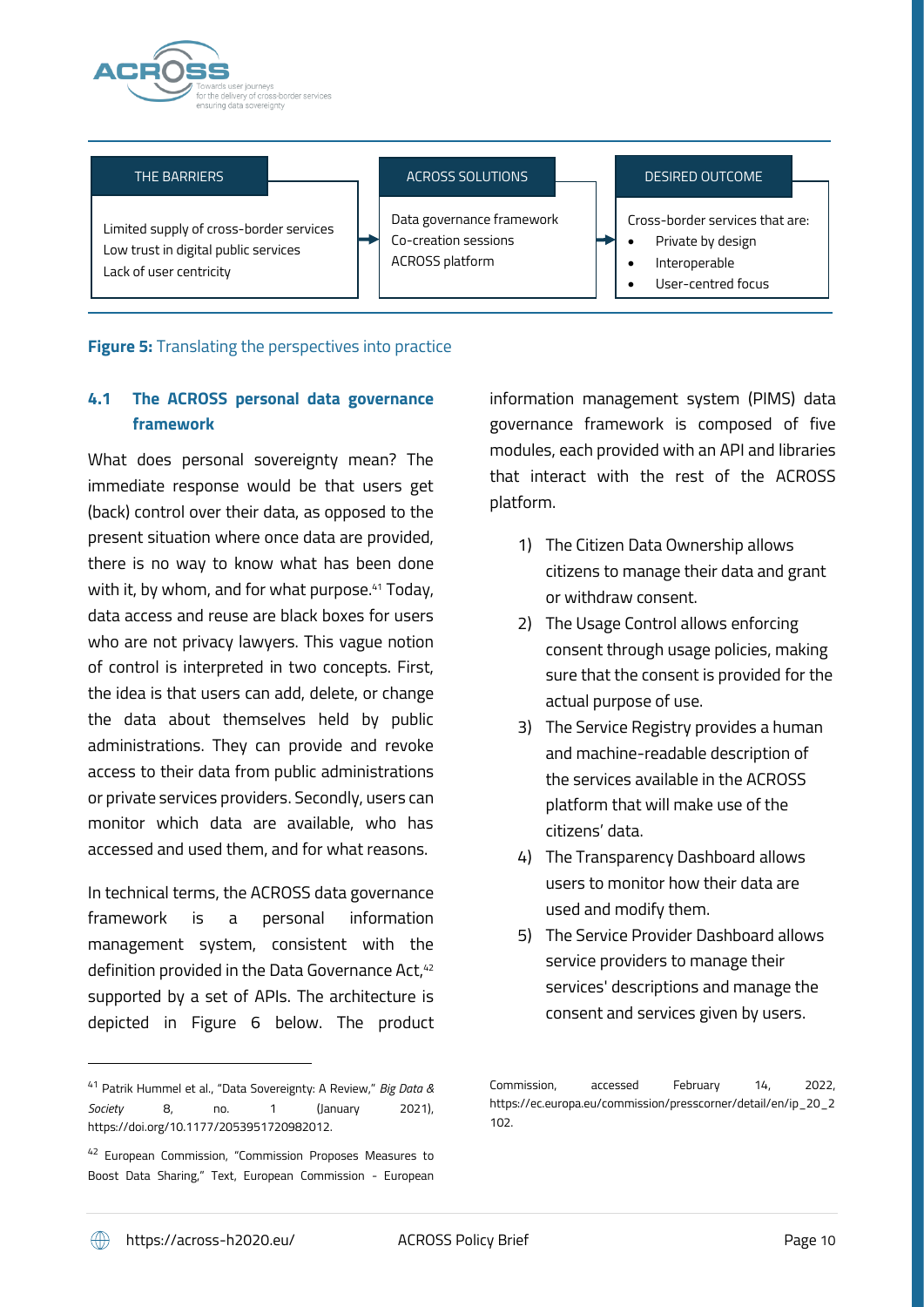

It is worth mentioning that the technical solutions to implement this architecture are not reinvented from scratch but built on the most consolidated existing approaches to ensure interoperability, user-centric and privacy compliant data sharing: Mydata,

attribute-based credentials and international data spaces.



## <span id="page-13-0"></span>**Figure 6:** Component view of the data governance framework

- The **Mydata solution** is the most wellknown initiative to design solutions that put users in control of the data. It is a global movement of ideas, and also of practical software solutions for Personal Information management systems.
- **Attribute-based credentials** is an approach to designing data solutions to deliver the objective of data minimisation enshrined in the GDPR. Put simply, ABC systems only display the

minimum data necessary for the service to happen. To obtain a discount for local residents at the museum, ABC solutions will only display that you live in the city, not your complete address. To be admitted to a nightclub, the solution will only certify that you are at least 18, not your age or date of birth.

• The **international data space** initiative aims to develop a set of standard schemas for data sharing, covering not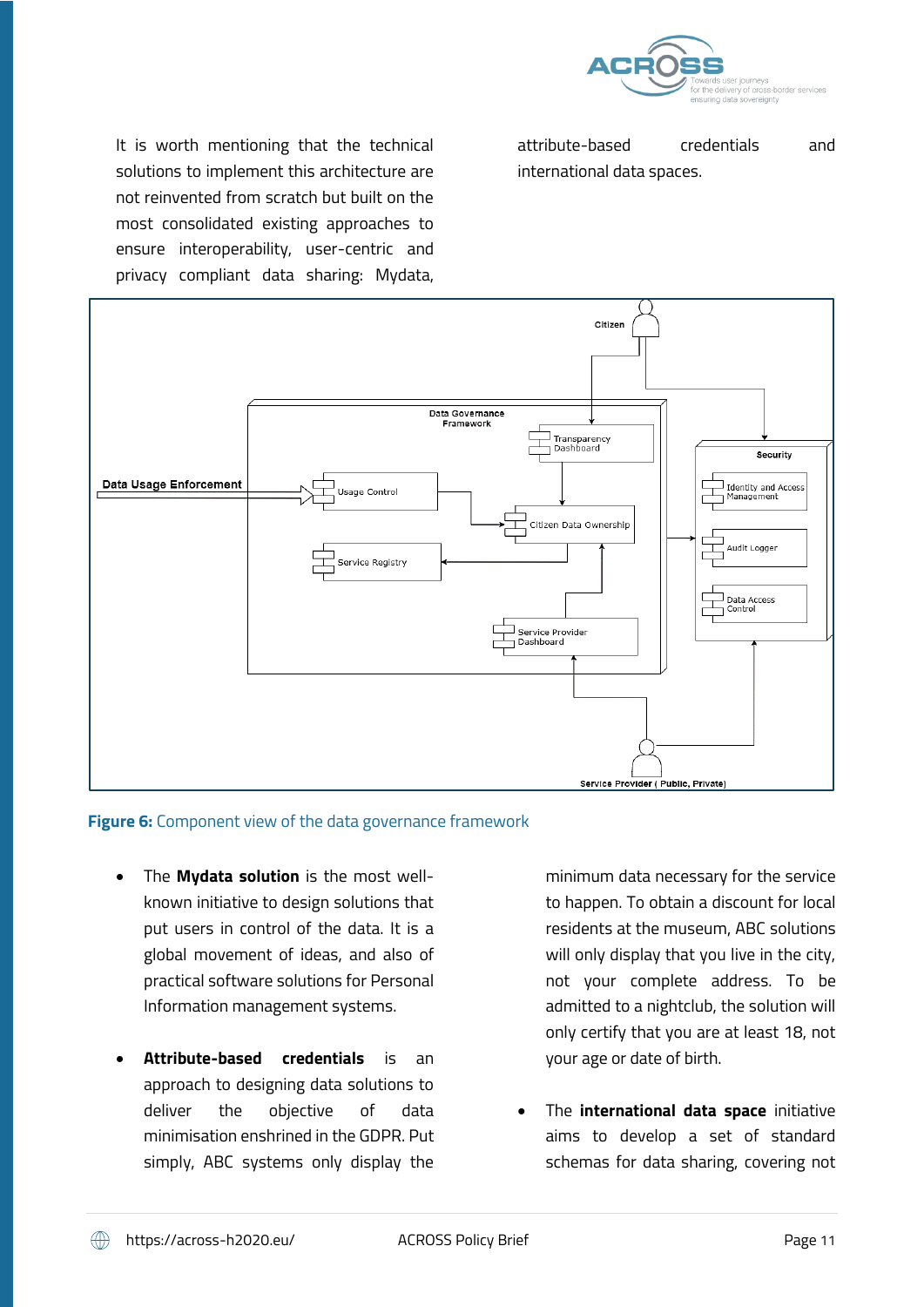

just data model standards but also the underlying processes and legal agreements to allow such data sharing to happen. IDS aims to simplify data sharing so that entities do not need to negotiate an ad hoc agreement for data sharing every time they share data. Still, they can use out-of-the-box solutions as

a plug-in to their existing processes. Such standardised processes allow the scalability in data sharing that is necessary to achieve the once-only principle in Europe.

These three pillars are the basis for the technical work of ACROSS:



## **Figure 7:** ACROSS data governance framework pillars

## **4.2 The ACROSS platform, user journeys and use cases**

The ACROSS platform aims to help public administrations deliver cross-border services focusing on the citizens. The platform is built utilising **co-creation sessions with citizens.** This methodology will allow developers to create a platform that a) enables data ownership, b) is scalable and c) is user-friendly. Furthermore, the platform is tested in three countries to become a feasible solution throughout the EU. Before explaining the platform and how it helps to deliver unified cross-border services, it is imperative to understand the co-creation methodology utilised in the project, which in the ACROSS case, is designed to investigate the process of working or studying across borders.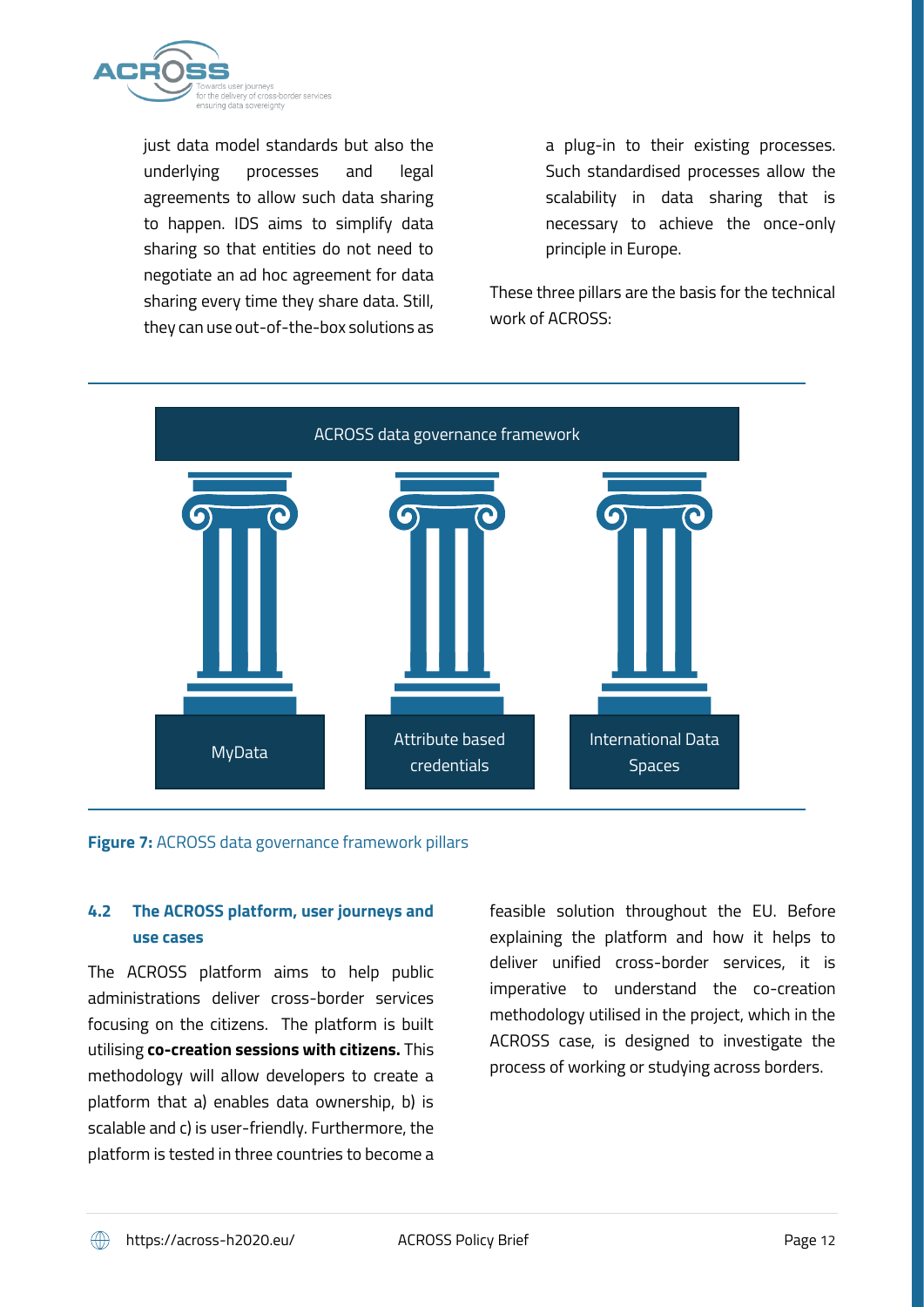

# 4.2.1 User journeys services and co-delivery results

To ensure that this platform achieves usercentric principles, the ACROSS project includes co-creation sessions with the final users, employing the user journey methodology. The consortium first mapped the current experiences and services used by the EU citizens who **move abroad to work and study**. Then, a co-creative process begun to clarify the user journeys of citizens who move across Europe. The user journey is an AGILE method that is at the heart of public services that are user-centred by design.<sup>43</sup>

To date, government agencies have adopted a supply-oriented approach to designing eGovernment services for residents, resulting in low adoption rates. Companies in the private sector, on the other hand, have relied on demand-oriented service design for many years. They employ "customer journeys" to better understand client perceptions of services and customise services to that impression.<sup>44</sup> A user journey is a valuable tool that transparently shows the whole relationship within a service. It identifies the strengths and shortcomings of each step of the interaction between the service provider and user, focusing on those that impact the user experience.<sup>45</sup>

This examination is essential in understanding how an ideal "working abroad" cross-border service should look **based on the citizen's perspective.** When analysing use case scenarios

to work and study abroad, it is possible to identify some gaps. Based on interviews conducted, the citizens pointed out that the entire moving process requires many on-site visits, both while searching for accommodation and registering at local authorities and using other public services. Language barriers also present a significant problem. Many document submissions are manual (printing, signing, scanning or uploading) and there is no userfriendly exchange management portal or tool where all parties (universities and students) can communicate and make changes. It is often difficult to get an overview of courses and credits available at the receiving institution when studying abroad. There is no universal information system for exchanges.

Naturally, these hurdles discourage citizens from using cross-border services to study in a different country within EU borders. And these are real-life examples of problems that EU citizens face when dealing with public services. These insights were then used to design the ACROSS platform.

## **4.3 ACROSS platform and use cases**

Currently, the ACROSS platform is in its initial development and blueprint stage. Suppose governments wish to comply with standards such as the General Data Protection Regulation (GDPR) and ISA² to deliver the next generation of public services. In that case, they need to solve

<sup>43</sup> Anna Ludwiczak, "Using Customer Journey Mapping to Improve Public Services: A Critical Analysis of the Literature," *Management* 25, no. 2 (December 1, 2021): 22–35, https://doi.org/10.2478/manment-2019-0071.

<sup>44</sup> Scholta et al., "Walking a Mile in Their Shoes—A Citizen Journey to Explore Public Service Delivery from the Citizen Perspective."

<sup>45</sup> Jakob Trischler and Jessica Westman Trischler, "Design for Experience – a Public Service Design Approach in the Age of Digitalization," *Public Management Review*, March 11, 2021, 1–20, https://doi.org/10.1080/14719037.2021.1899272.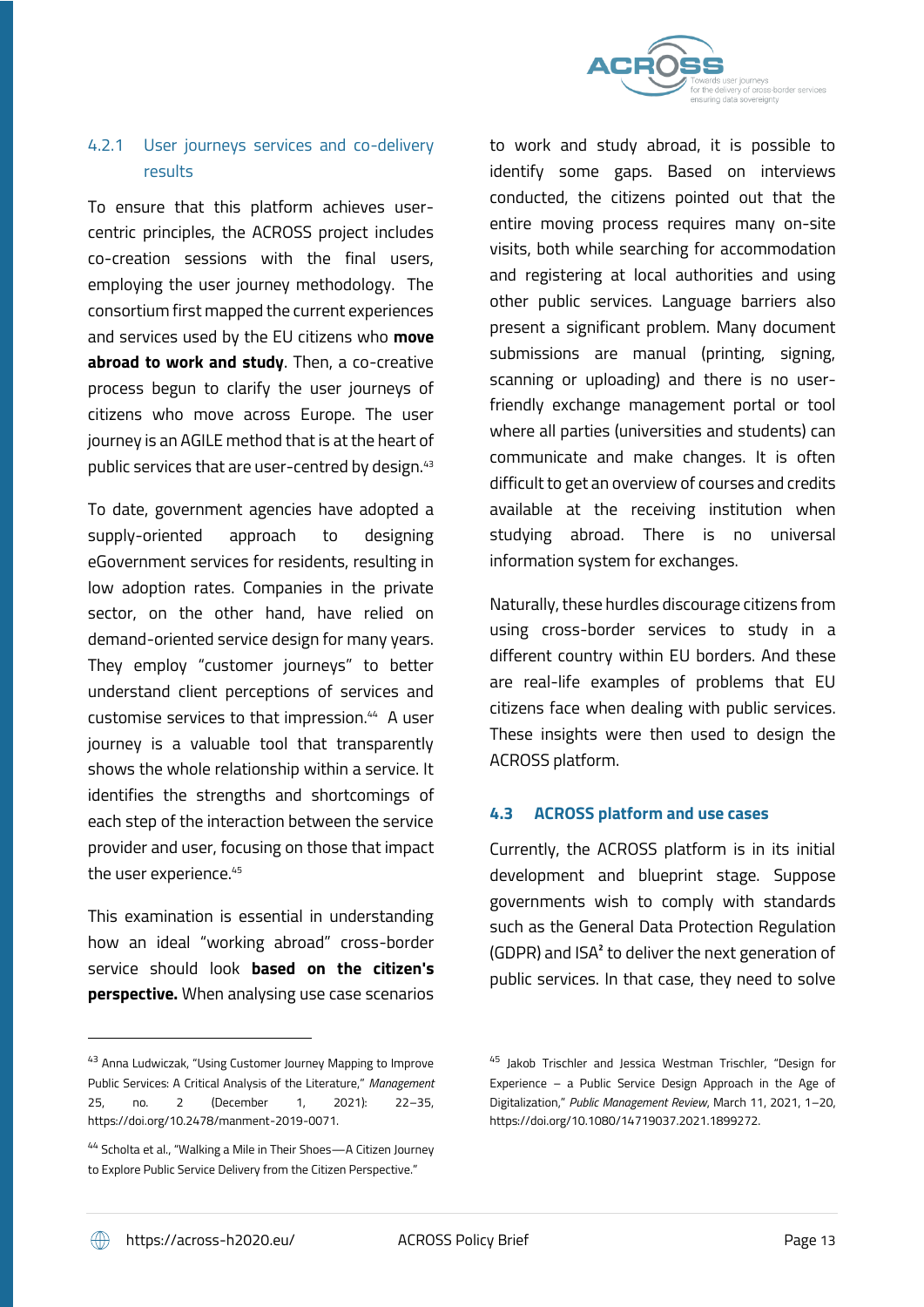

the barriers mentioned by the citizens and the ones presented in this policy brief. And they need to solve it fast.

Hence, the ACROSS platform will operate as a one-stop portal where digital services and "moving abroad" information will be available. Public authorities will connect their services to the platform and use the environment to deliver digital public services that comply with such regulations and user-centred perspectives. The following [Figure 8](#page-16-0) depicts how the co-creation sessions were used to help in the development of the platform:



<span id="page-16-0"></span>**Figure 8:** ACROSS platform conceptual architecture and methodology

The ACROSS implementation phase involves a series of development sprints to develop, extend and customise existing technological assets per an agile development philosophy to constantly build and update the ACROSS platform based on feedback received from citizens. If viable, the platform will provide more than just digital services alone, as it is not ideal if citizens cannot learn about the best practices and steps needed to smoothen their migration process. Users will enjoy interactive data management tools such as checklists. Complementing these types of tools with examples, tutorials, information, and

external connections will make the platform more attractive and improve user value.

The design of the platform follows the planning of pilots. Hence, based on user research, standard service workflows were created and performed in current environments in the respective piloted countries. A key takeaway of this exercise was that it is not currently feasible to ensure a digital end-to-end user journey. Therefore, initial use case deployment steps will connect and showcase relevant digital services to ACROSS to test their functionality in the cross-border scenario. Additional services will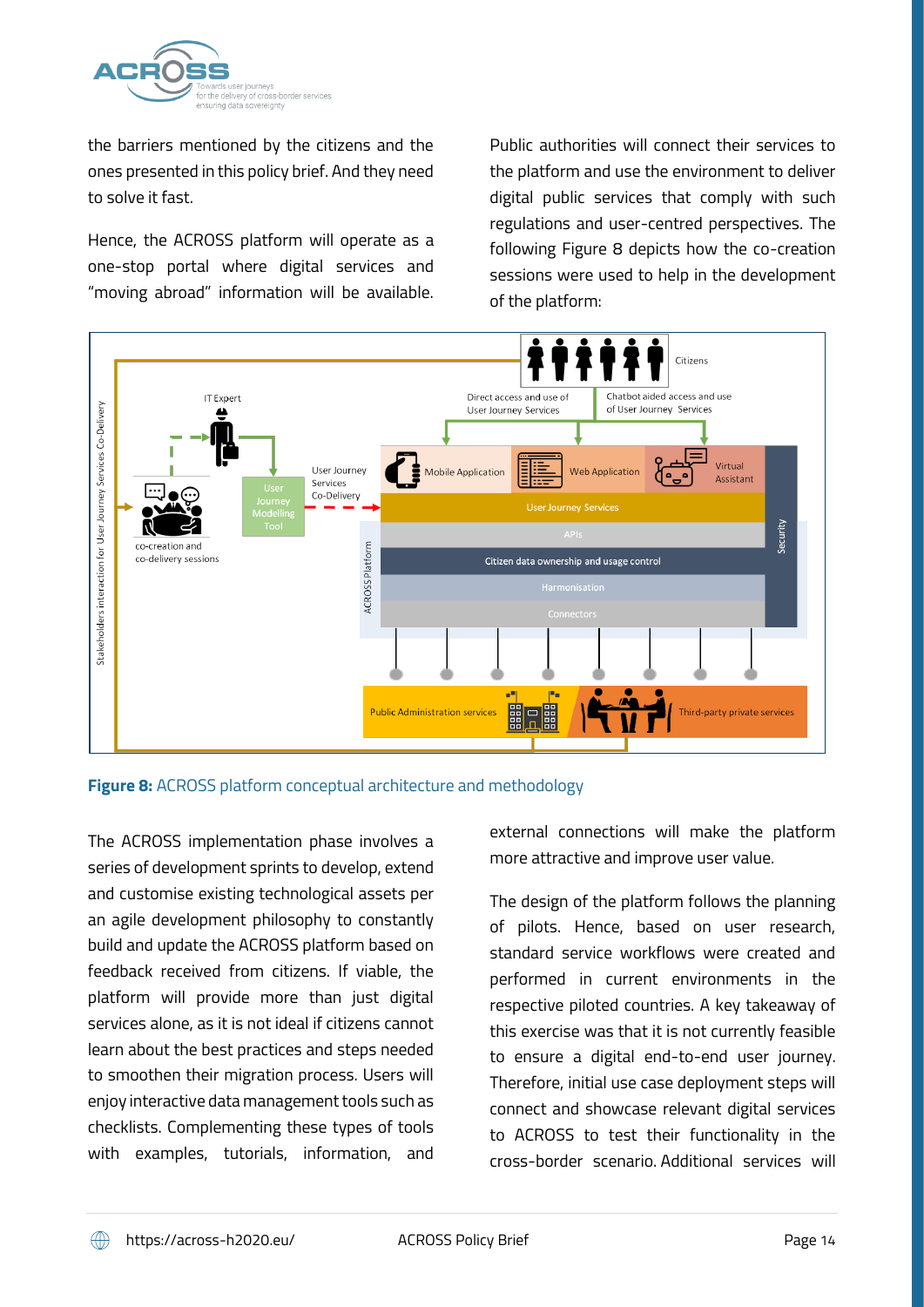

then be filled in as the ACROSS team builds a digital user journey to align with the reality of the user journeys people encounter in real life. When it comes to the development of the ACROSS pilots, the overall situation suggests that:

- a) Some **German** public services can be executed entirely digitally, while some require physical presence, but in general, they show great potential for complete digitisation in the future.
- b) Although some public services are available digitally, many **Greek** digital

public services are a work in progress following the development of the national platform gov.gr.

c) The overall assessment suggests that in **Latvia**, it is possible to access many essential services digitally. However, they are not currently available without national credentials (while few public services are, but they are not relevant to use cases), which is a considerable gap addressed by ACROSS.

# **5 Next steps**

This policy brief explains the barriers hindering seamless digital public cross-border services in the EU, how they should look in theory, and how the ACROSS project will deliver the desired service. As ACROSS is an ongoing project, it is imperative to mention the next steps that the project has planned for the following months to reach these goals:

- **First release of the ACROSS integrated platform:** An alpha version of the ACROSS platform is approaching its launch date of July 2022. The envisioned technical architecture of the ACROSS platform is structured in a series of layers offering functionalities required to deliver the next generation of public services.
- **Finalise the gap analysis on crossborder services:** Further research will be made to evaluate the gap in delivering efficient cross border services in

Germany, Greece and Latvia. This analysis is vital to understanding what these countries lack to enhance their citizens' experience when using crossborder services. The gap analysis is also used to build the ACROSS platform and use it as a tool for the use case in these three different countries.

• An initial implementation and **evaluation of the ACROSS solution** in the use cases. To incorporate the principles of the next generation of public services, the subsequent phases of use case deployment will concentrate on the connection of existing digital services to the ACROSS environment to showcase the functionality of fully digital user journey elements. The implementation will allow team members to enhance the first release of the ACROSS platform and adjust it according to these initial employment results.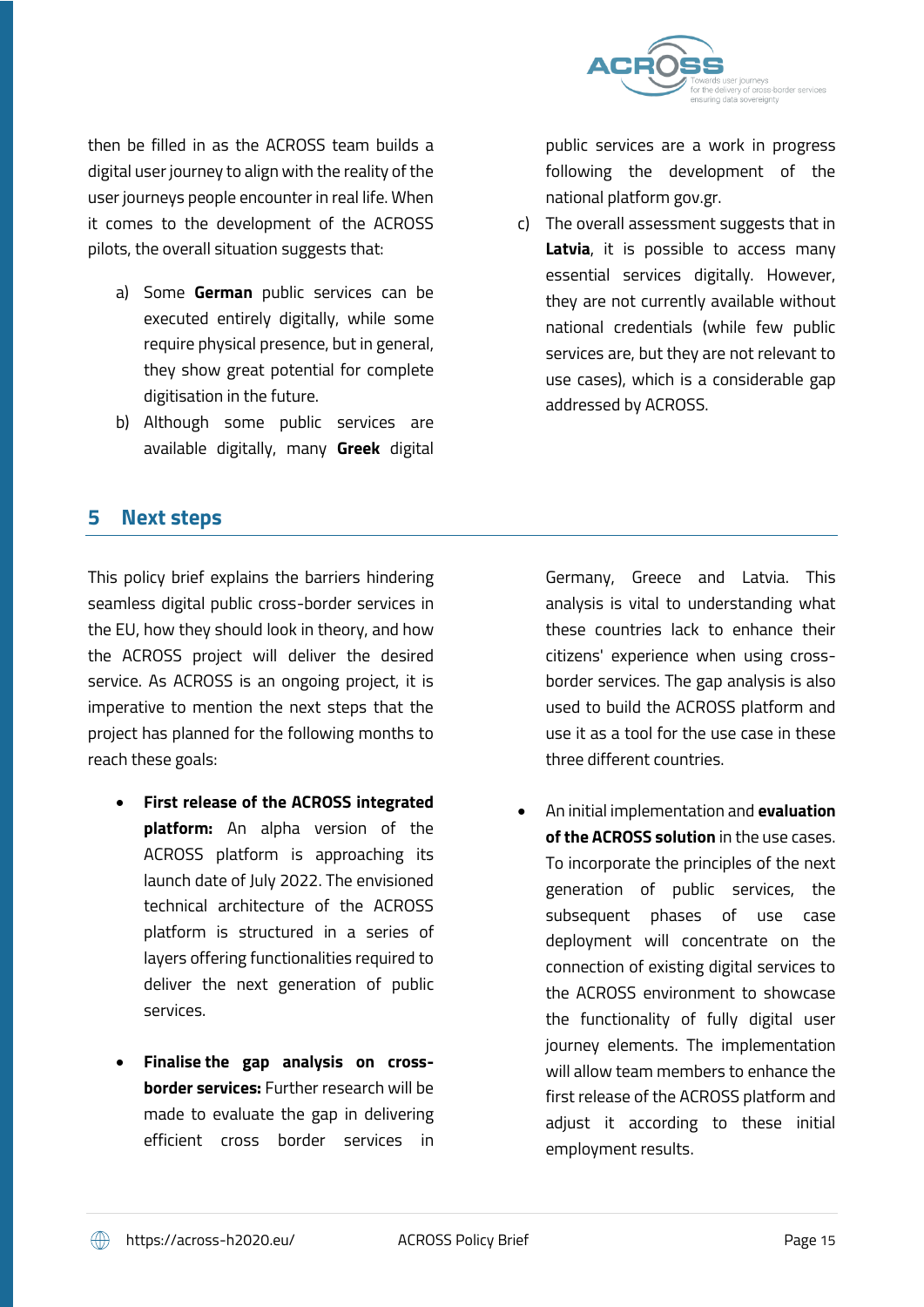

# **6 References**

- Agenzia per I'Italia Digitale. "Public Digital Identity System." Spid. Accessed February 12, 2022. https://www.spid.gov.it/en/.
- Aussilloux, Vincent, and Boris Le Hir. "The Economic Cost of Rolling Back Schengen," 2016. https://www.strategie.gouv.fr/sites/strategie.go uv.fr/files/atoms/files/the\_economic\_cost\_of\_r olling\_back\_schengen\_0.pdf.
- Bannister, Frank. "The Curse of the Benchmark: An Assessment of the Validity and Value of e-Government Comparisons." *International Review of Administrative Sciences* 73, no. 2 (June 2007): 171– 88.

https://doi.org/10.1177/0020852307077959.

- Ceccanti, Davide, Angelo Legge, Marie Eichholtzer, Alexander Kuhl, Peter McNally, Alexandra Ongono Pomme, Sebastiaan van der Peijl, and Ciara Walsh. "Evaluation Study of the Regulation No.910/2014 (EIDAS Regulation): Final Report." Luxembourg: Publications Office, 2021. https://data.europa.eu/doi/10.2759/850876.
- Cîrnu, Carmen-Elena, and Carmen-Ionela Rotună. "Cross-Border EServices for Public Administration Driven by Once-Only Principle." *Revista Română de Informatică Și Automatică* 30, no. 4 (December 18, 2020): 99–110. https://doi.org/10.33436/v30i4y202008.
- European Commission. "Commission Proposes a Trusted and Secure Digital Identity." Accessed January 31, 2022.

https://ec.europa.eu/commission/presscorner/d etail/en/IP\_21\_2663.

- ———. "Commission Proposes Measures to Boost Data Sharing." Text. European Commission - European Commission. Accessed February 14, 2022. https://ec.europa.eu/commission/presscorner/d etail/en/ip\_20\_2102.
- ———. "EU Cross-Border Cooperation Survey (2020)." Accessed February 15, 2022. https://ec.europa.eu/regional\_policy/en/policy/c ooperation/european-territorial/survey-2020/.
- ———. "Europeans' Attitudes towards Cyber Security." Luxembourg: Publications Office, 2017. https://data.europa.eu/doi/10.2837/82418.
- ———. Proposal for a Regulation of the European Parliament and of the Council Amending Regulation (EU) No 910/2014 as regards establishing a Framework For a European Digital Identity (2021). https://eur-lex.europa.eu/legalcontent/EN/TXT/?uri=CELEX%3A52021PC0281.
- -- . "Public Opinion in the European Union: Standard Eurobarometer 94 - Winter 2020-2021." Luxembourg: Publications Office, 2021. https://data.europa.eu/doi/10.2775/841401.
- "Report From the Commission To The European Parliament And The Council Results of the Final Evaluation of the ISA<sup>2</sup> Programme," 2021. https://eur-lex.europa.eu/legalcontent/EN/TXT/?uri=COM:2021:965:FIN.
- ———. "Single Digital Gateway." Accessed February 17, 2022. https://ec.europa.eu/growth/singlemarket/single-digital-gateway\_en.
- "The Digital Economy and Society Index (DESI) 2021," 2021. https://ec.europa.eu/newsroom/dae/redirection /document/80563.
- European Union Agency for Fundamental Rights. "Your Rights Matter: Security Concerns and Experiences: Fundamental Rights Survey." Luxembourg: Publications Office, 2020. https://data.europa.eu/doi/10.2811/549982.
- Eurostat. "E-Commerce Statistics for Individuals." Accessed February 9, 2022. https://ec.europa.eu/eurostat/statisticsexplained/index.php?title=Ecommerce\_statistics\_for\_individuals.

"Individuals Using the Internet for Interaction with Public Authorities, by Type of Interaction - Products Datasets - Eurostat." Accessed February 14, 2022. https://appsso.eurostat.ec.europa.eu/nui/show. do?dataset=isoc\_bde15ei&lang=en.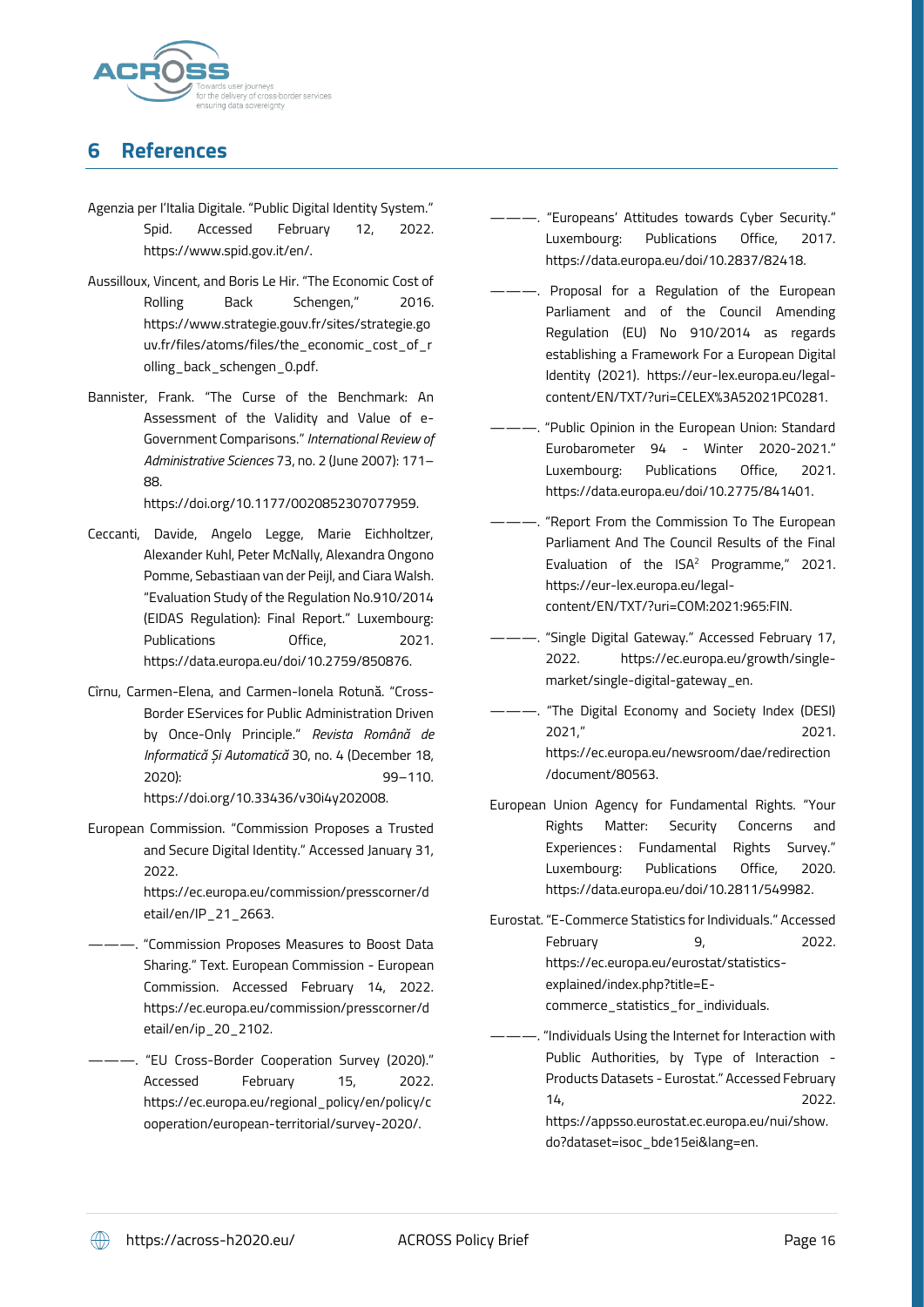

- Fritsch, Manuel, and Roman Bertenrath. "Cross Border Services in the Internal Market: An Important Contribution to Economic and Social Cohesion." Luxembourg: Publications Office, 2019. https://data.europa.eu/doi/10.2864/06095.
- Hummel, Patrik, Matthias Braun, Max Tretter, and Peter Dabrock. "Data Sovereignty: A Review." *Big Data & Society* 8, no. 1 (January 2021). https://doi.org/10.1177/2053951720982012.
- Kalvet, Tarmo, Maarja Toots, Anne Fleur van Veenstra, and Robert Krimmer. "Cross-Border e-Government Services in Europe: Expected Benefits, Barriers and Drivers of the Once-Only Principle." In *Proceedings of the 11th International Conference on Theory and Practice of Electronic Governance*, 69– 72. Galway Ireland: ACM, 2018. https://doi.org/10.1145/3209415.3209458.
- Kantar Belgium. *Digital Rights and Principles: Report.* Luxembourg: Publications Office, 2021. https://data.europa.eu/doi/10.2759/30275.
- Kotamraju, Nalini, and Thea van der Geest. "The Tension between User-Centred Design and e-Government Services." *Behaviour & Information Technology* 31, no. 3 (March 2012): 261–73. https://doi.org/10.1080/0144929X.2011.56379 7.
- Linden, Niels van der, Sem Enzerink, Jochem Dogger, David Regeczi, Roel Geilleit, Sandrine Cipponeri, Erlend Firth, et al. "EGovernment Benchmark 2021: Entering a New Digital Government Era : Insight Report." Luxembourg: Publications Office, 2021. https://data.europa.eu/doi/10.2759/55088.
- Loutas, Nikolaos, Stijn Goedertier, Vassilios Peristeras, and Szabolcs Szekacs. "Building Cross-Border Public Services in Europe Through Sharing and Reuse of Interoperability Solutions." *Proceedings of the 14th European Conference on EGovernment (ECEG 2014)*, 2014, 170–79. https://www.proquest.com/openview/6964291f 2da5da625059b06e1ca75da6/1?pqorigsite=gscholar&cbl=1796415.
- Ludwiczak, Anna. "Using Customer Journey Mapping to Improve Public Services: A Critical Analysis of the Literature." *Management* 25, no. 2 (December 1, 2021): 22–35. https://doi.org/10.2478/manment-2019-0071.
- Mitta, Chrysoula, Charlotte van Ooijen, and David Osimo. "User-Centricity: What It Means, How It Works, Why It's Needed. How Relentless Focus on End-Users Raises Adoption and Delivers Better Services to Citizens," 2021, 13. https://lisboncouncil.net/wpcontent/uploads/2021/11/lisbon\_council\_usercentricity\_what-it-means\_how-it-works\_whyits-needed.pdf.
- Mocan, Adrian, Federico M. Facca, Nikolaos Loutas, Vassilios Peristeras, and Sotirios K. Goudos. "Solving Semantic Interoperability Conflicts in Cross-Border E-Government Services:" *International Journal on Semantic Web and Information Systems* 5, no. 1 (January 2009): 1–47. https://doi.org/10.4018/jswis.2009010101.
- Reding, Viviane. "Digital Sovereignty: Europe at a Crossroads," 2016. https://institute.eib.org/wpcontent/uploads/2016/01/Digital-Sovereignty-Europe-at-a-Crossroads.pdf.
- Republic of Estonia Information System Authority. "Usage of Personal Data." Accessed February 12, 2022. https://www.eesti.ee/en/security-anddefense/safety-and-security/usage-ofpersonal-data.
- Saeed, Saqib, Thurasamy Ramayah, and Zaigham Mahmood, eds. *User Centric E-Government: Challenges and Opportunities*. Integrated Series in Information Systems. Cham: Springer International Publishing, 2018. https://doi.org/10.1007/978-3-319-59442-2.
- Scholta, Hendrik, Sebastian Halsbenning, Bettina Distel, and Jörg Becker. "Walking a Mile in Their Shoes—A Citizen Journey to Explore Public Service Delivery from the Citizen Perspective." In *Electronic Government*, edited by Gabriela Viale Pereira, Marijn Janssen, Habin Lee, Ida Lindgren, Manuel Pedro Rodríguez Bolívar, Hans Jochen Scholl, and Anneke Zuiderwijk, 12219:164–78. Lecture Notes in Computer Science. Cham: Springer International Publishing, 2020. https://doi.org/10.1007/978- 3-030-57599-1\_13.
- The Government of the Grand Duchy of Luxembourg. "Applying for a Business Permit." Accessed February 11, 2022. http://guichet.public.lu/en/entreprises/creation-